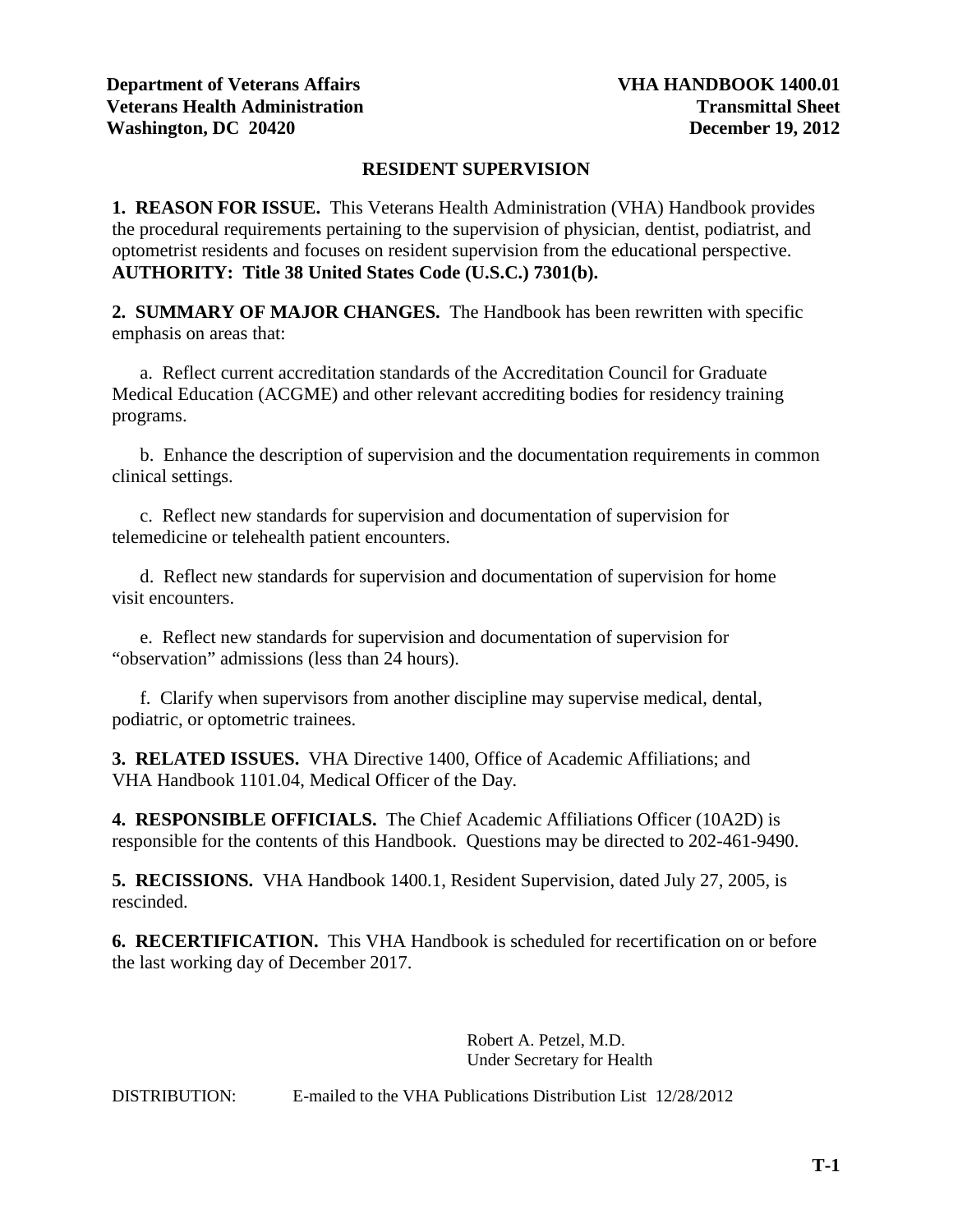# **CONTENTS**

# **RESIDENT SUPERVISION**

# **PARAGRAPH PAGE**

| 7. Supervision of Physician Residents Providing Emergency Care Coverage  11  |
|------------------------------------------------------------------------------|
|                                                                              |
|                                                                              |
|                                                                              |
|                                                                              |
|                                                                              |
| 13. Responsibilities of the Veterans Integrated Service Network Director  16 |
|                                                                              |
|                                                                              |
|                                                                              |
| 17. Responsibilities of the Designated Education Officer or the Associate    |
|                                                                              |
|                                                                              |
|                                                                              |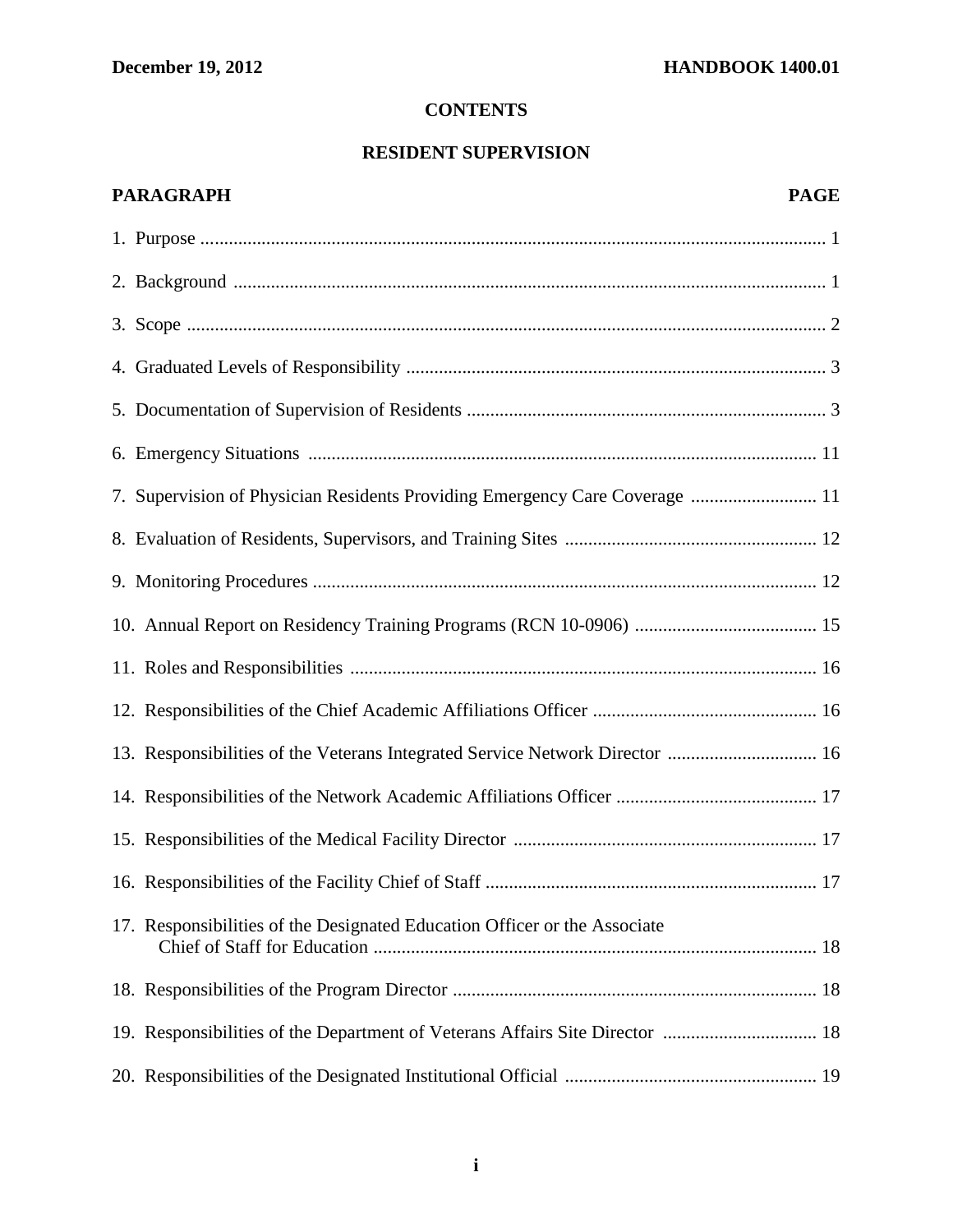# VHA HANDBOOK 1400.01

| <b>APPENDIX</b> |  |  |
|-----------------|--|--|
|                 |  |  |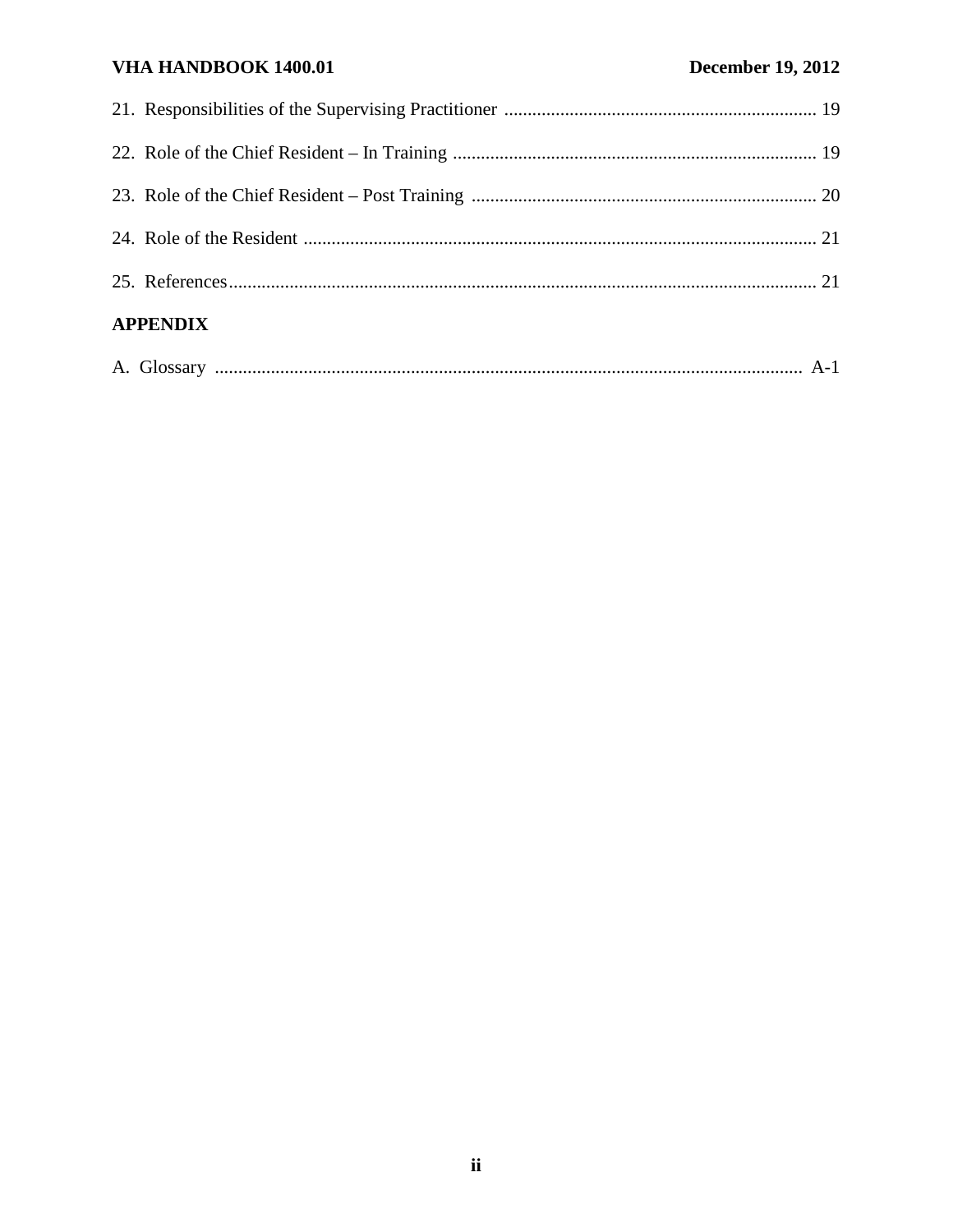## **RESIDENT SUPERVISION**

## <span id="page-3-0"></span>**1. PURPOSE**

 This Veterans Health Administration (VHA) Handbook provides the procedural requirements pertaining to the supervision of physician, dentist, podiatrist, and optometrist residents and focuses on resident supervision from the educational perspective. *NOTE: See the most current VHA Directive on billing relating to guidance for services provided by supervising practitioners and residents.* **AUTHORITY: Title 38 United States Code (U.S.C.) 7301(b).**

## **2. BACKGROUND**

In a health care system where patient care and the training of health care professionals occur together, there must be a clear delineation of responsibilities to ensure that qualified practitioners provide patient care, whether they are trainees or full-time staff. As resident trainees acquire the knowledge and judgment that accrue with experience, they are allowed the privilege of increased authority for patient care.

a. VHA follows the institutional requirements of the Accreditation Council for Graduate Medical Education (ACGME) and other accrediting and certifying bodies. ACGME states that the Residency Program Director and faculty are responsible for providing residents with direct experience in progressive responsibility for patient management. The process of progressive responsibility is the underlying educational principle for all graduate medical and health professional education, regardless of specialty or discipline*.* Supervising clinician educators involved in this process must understand the implications of this principle and its impact on the patient and the resident*. NOTE: Accreditation bodies for the disciplines of dentistry, optometry, and podiatry have similar requirements*.

 b. VHA must comply with the institutional requirements and accreditation standards of the Joint Commission and other health care accreditation bodies. Qualified health care professionals with appropriate credentials and privileges provide Veteran patient care and provide the supervision of residents.

 c. The intent of this Handbook is to ensure that patients are cared for by clinicians who are qualified to deliver that care and that this care is documented appropriately and accurately in the patient record. This is fundamental both for the provision of excellent patient care and for the provision of excellent education and training for future health care professionals.

d. The quality of patient care, patient safety, and the success of the educational experience are inexorably linked and mutually enhancing. Incumbent on the clinician educator is the appropriate level, intensity, and quality of supervision of residents as they acquire the skills to practice independently.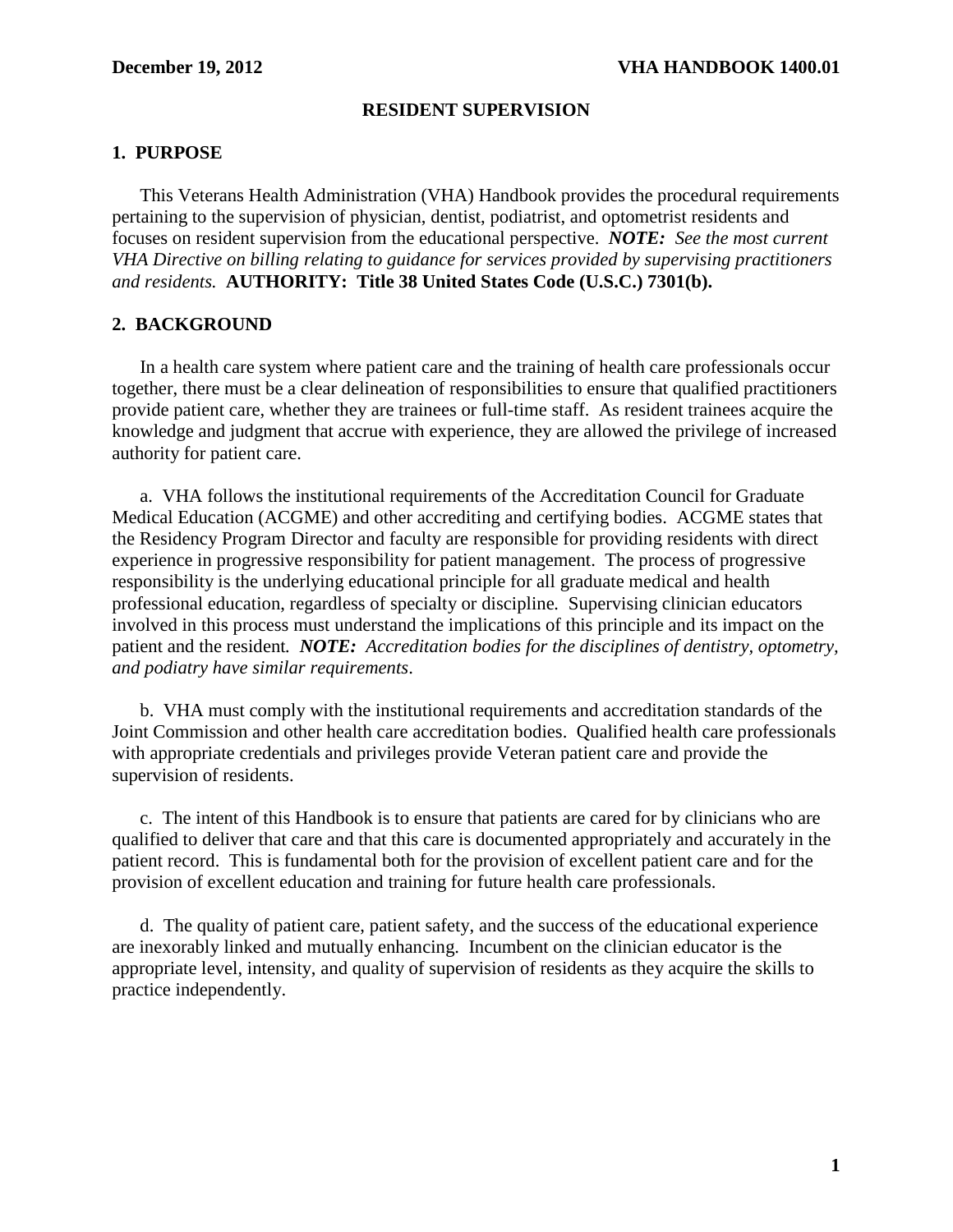### <span id="page-4-0"></span>**3. SCOPE**

 The procedures contained in this Handbook are applicable to patient care services including, but not limited to: inpatient care; outpatient care; community and long-term care; emergency care; telehealth; home health care; and the performance and interpretation of diagnostic and therapeutic procedures.

 a. Supervising practitioners are responsible for the care provided to each patient and they must be familiar with each patient for whom they are responsible. Fulfillment of that responsibility requires personal involvement with each patient and each resident and/or student who is participating in the care of that patient. Each patient must have a supervising practitioner whose name is identifiable in the patient record. Other supervising practitioners may at times be delegated responsibility for the care of the patient and the supervision of the residents involved. It is the responsibility of the supervising practitioner to ensure that the residents involved in the care of the patient are informed of such delegation and can readily access a supervising practitioner at all times.

 b. Within the scope of the accredited training program, all residents must function under the supervision of supervising practitioners. For services that provide 24-hour, 7-day-a-week (24/7) resident coverage, call schedules must be provided to the medical facility administration. Call schedules must delineate both resident and attending coverage for acute and extended care wards, intensive care units, and consultative services.

c. Each training program must be constructed to encourage and permit residents to assume increasing levels of responsibility relative to their individual progress in experience, skill, knowledge, and judgment. *NOTE: The determination and documentation of graduated levels of responsibility are outlined in paragraph 4.*

d. Each facility must adhere to current accreditation requirements as set forth by the ACGME, Commission on Dental Accreditation (CODA), the Executive Committee of the Council on Postdoctoral Training (ECCOPT), the Council on Podiatric Medical Education (CPME), the American Osteopathic Association (AOA), and Accreditation Council on Optometric Education (ACOE) for all matters pertaining to the resident training program, including the level of supervision provided.

e.Requirements of the various certifying bodies, such as the pertinent member boards of the American Board of Medical Specialties (ABMS), Bureau of Osteopathic Specialists (BOS), American Board of Podiatric Surgery (ABPS), CODA, American Board of Podiatric Orthopedics and Primary Podiatric Medicine (ABPOPPM), and ACOE must be incorporated into Department of Veterans Affairs (VA) training programs and fulfilled through local facility policy to ensure that each successful program graduate is eligible to sit for the certifying examination in the graduate's specialty.

 f. In order to ensure patient safety and quality patient care while providing the opportunity for maximizing the educational experience of the resident in the ambulatory setting, it is expected that an appropriately-privileged supervising practitioner is physically present and available for supervision during clinic hours. Patients followed in more than one clinic must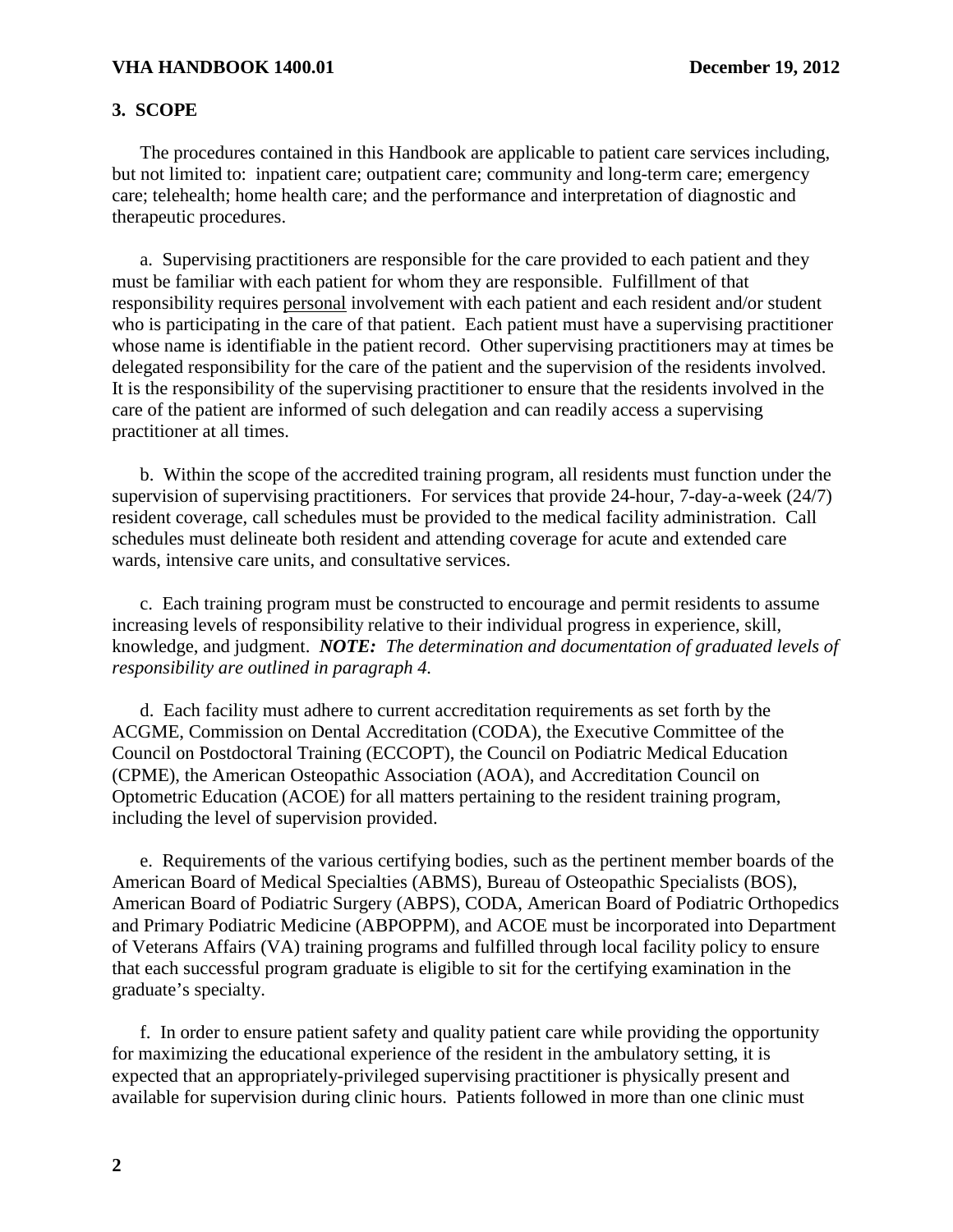<span id="page-5-0"></span>have an identifiable supervising practitioner for each clinic. Supervising practitioners are responsible for ensuring that coordinated care is provided to patients.

g. Training programs at each facility must provide appropriate supervision for all residents, as well as a duty hour schedule and a work environment that are consistent with proper patient care, the educational needs of residents, and all applicable program requirements.

## **4. GRADUATED LEVELS OF RESPONSIBILITY**

a. As part of their training programs, residents earn progressive responsibility for the care of the patient. The determination of a resident's ability to provide care to patients without a supervising practitioner present, or to act in a teaching capacity, is based on documented evaluation of the resident's clinical experience, judgment, knowledge, and technical skill. Ultimately, it is the decision of the supervising practitioner as to which activities the resident will be allowed to perform within the context of the assigned levels of responsibility. In general, residents may order laboratory studies, radiology studies, pharmaceuticals, and therapeutic procedures as part of their assigned levels of responsibility. In addition, residents are allowed to certify and re-certify certain treatment plans (e.g., Physical Therapy, Speech Therapy) as part of their assigned levels of responsibility. These activities are considered part of the normal course of patient care and require no additional documentation on the part of the supervising practitioner over and above standard setting-specific documentation requirements. The overriding consideration in determining assigned levels of responsibility must be the safe and effective care of the patient. In order to write prescriptions for patients, residents must have a National Provider Identifier (NPI). *NOTE: See the most current VHA publication regarding National Provider Identifier (NPI).*

 b. The Program Director defines the levels of responsibilities for each year of training by preparing a description of the types of clinical activities residents may perform. The Program Director makes this list of graduated levels of responsibility available (i.e., must be accessible 24/7) to appropriate staff. Annually, at the time of promotion or more frequently as appropriate, this document, along with a list of residents assigned to each year or level of training, is provided to the relevant VA Site Director, Service Chief, Chief of Staff (COS), and Designated Education Officer (DEO). The Program Director must include a specific statement identifying the evidence on which such an assignment is made and any exceptions for individual residents, as applicable.

c. For certain aspects of patient care, the supervising practitioner may delegate supervision of more junior residents or students to a more advanced resident or fellow. Nevertheless, the ultimate responsibility for the patient, oversight of the care delivered, and for compliance with the provisions of this Handbook reside with the supervising practitioner. For example, such delegation does not remove the physical presence or documentation requirements of the supervising practitioner as specified in subparagraphs 5b and 5c.

# **5. DOCUMENTATION OF SUPERVISION OF RESIDENTS**

a. **Supervising Practitioner Involvement.** The health record must clearly demonstrate the involvement of the supervising practitioner in each type of resident-patient encounter described in subparagraph 5c. **NOTE:** *Documentation requirements are outlined in subpar*a*graph 5b*.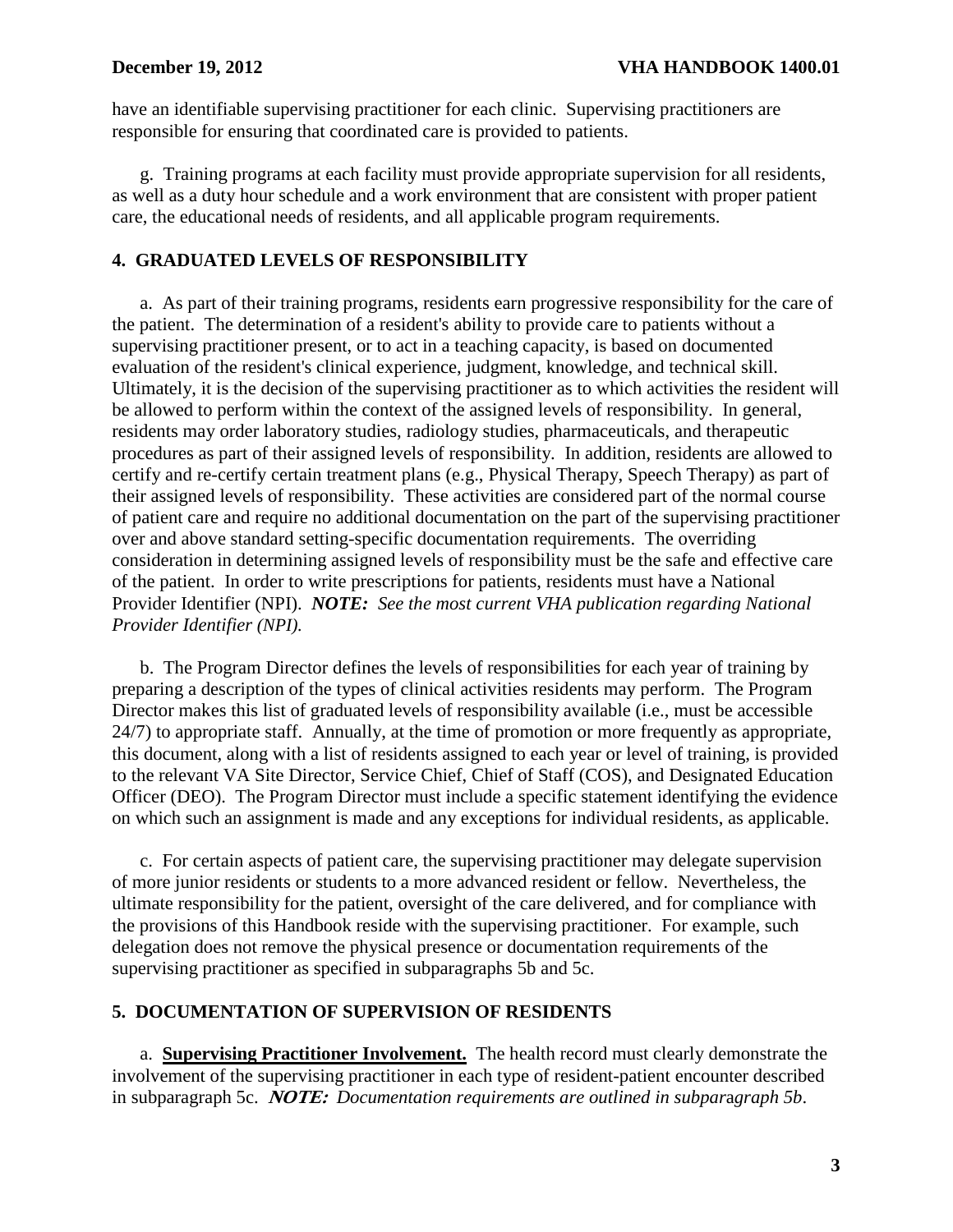b. **Supervision Documentation.** Documentation of supervision must be entered into the patient health record by the supervising practitioner or reflected within the resident progress note or other appropriate entries in the health record (e.g., procedure reports, consultations, discharge summaries). Pathology and radiology reports must be verified by a supervising practitioner.

(1) Types of allowable documentation include:

- (a) Progress note or other entry into the health record by the supervising practitioner.
- (b) Addendum to the resident admission or progress note by the supervising practitioner.

(c) Co-signature of the progress note or other health record entry by the supervising practitioner. *NOTE: The supervising practitioner's co-signature signifies that the supervising practitioner has reviewed the resident note, and absent an addendum to the contrary, concurs with the content of the resident note or entry*. *Use of "additional signer" or "identified signer" options in the Computerized Patient Record System (CPRS) is not an acceptable form of documenting resident supervision (see VHA Handbook 1907.01, Health Information Management and Health Records).* 

 (d) Resident progress note or other medical record entry documenting the name of the supervising practitioner with whom the case was discussed, a summary of the discussion, and a statement of the supervising practitioner's oversight responsibility with respect to the assessment or diagnosis and/or the plan for evaluation and/or treatment. *NOTE: Statements such as the following are acceptable to demonstrate the supervising practitioner's level of supervision or oversight responsibility: "I have seen and discussed the patient with my supervising practitioner, Dr. 'X' and Dr. 'X' agrees with my assessment and plan." "I have discussed the patient with my supervising practitioner, Dr. 'X' and Dr. 'X' agrees with my assessment and plan." "The supervising practitioner of record for this patient care encounter is Dr. 'X'."* 

 (2) The type of allowable documentation varies according to the clinical setting and kind of patient encounter as outlined in subparagraph 5c . In all cases, the responsible supervising practitioner must be clearly identifiable in the documentation of the patient encounter or report of reviews of patient material (e.g., pathology or imaging reports). An independent note or addendum by the supervising practitioner is required for inpatient admissions, pre-operative assessment, and extended care admissions. *NOTE: The frequency of documentation of involvement of the supervising practitioner depends upon the setting and the patient's condition. The timeframe for signing or co-signing the progress notes, consultations, and reports is delineated in local facility policy, local medical staff bylaws, or accreditation requirements.* 

# c. **Documentation in Patient Settings**

## (1) **Inpatient Care**

(a) Inpatient Admission. For patients admitted to an inpatient service of the medical facility, the supervising practitioner must physically meet, examine, and evaluate the patient within 24 hours of admission, including weekends and holidays. Documentation of the supervising practitioner's findings and recommendations regarding the treatment plan must be in the form of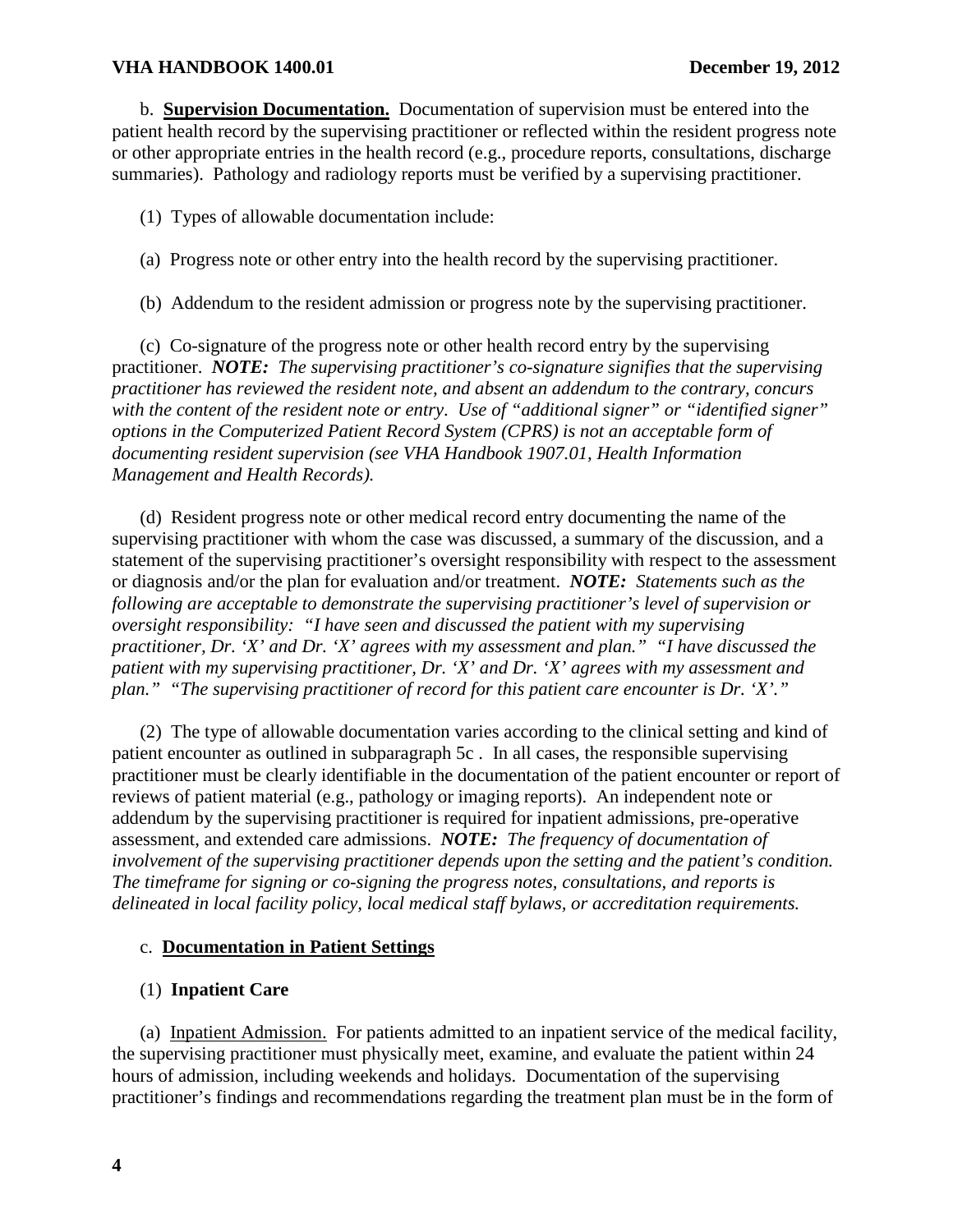an independent progress note or an addendum to the resident note, which must be entered within 24 hours following admission. If the specific requirements of the pre-operative notes are included, the admission note (or addendum) may serve as the pre-operative note. First postgraduate year (PGY-1) residents must have on-site supervision at all times by either a supervising practitioner or a more advanced resident, with the supervising practitioner being available on-call (on-site or off-site). *NOTE: Use of appropriate note titles in CPRS is encouraged.*

(b) "Night Float" and "Over Cap" Admissions. For patients admitted to an inpatient service of the medical facility during evenings or nights, a "night float" or "over cap" resident occasionally provides care before the care of the patient is transferred to an inpatient ward team. In these cases, the supervising practitioner of the inpatient ward team receiving the patient must physically meet and examine the patient within 24 hours of admission by the night float to the inpatient service, irrespective of the time the ward team assumes responsibility for the patient. In addition, appropriate handover procedures and the supervising practitioner for night float admissions must be clearly designated by local policy. On-site supervision of the "night float" or "over cap" resident must be in place, if that resident is a PGY-1 resident. *NOTE: Documentation requirements are the same as in preceding subparagraph 5c(1)(a).* 

(c) Continuing Care of Inpatients. Supervising practitioners must be personally involved in the ongoing care of the patients assigned to them in a manner consistent with the clinical needs of the patient and the graduated level of responsibility of the resident*. NOTE: Any of the four types of documentation referenced in subparagraph 5b(1) is acceptable.*

(d) Discharge from Inpatient Status. The supervising practitioner, in consultation with the resident, ensures that the discharge of the patient from an inpatient service of the medical facility is appropriate and based on the specific circumstances of the patient's diagnoses and therapeutic regimen; discharge instructions and orders may include physical activity, medications, diet, functional status, and follow-up plans, including coordination with the patient's primary care team. Evidence of this involvement must be documented by the supervising practitioner's countersignature of the discharge note and discharge summary.

(e) Transfer from One Inpatient Service to Another, or Transfer to a Different Level of Care (Inter-service or Inter-ward Transfer). The supervising practitioner, in consultation with the resident, ensures that the transfer of the patient from one inpatient service to another or transfer to a different level of care is appropriate and based on the specific circumstances of the patient's diagnoses and condition. The supervising practitioner from the transferring service must be involved in the decision to transfer the patient and documentation of the appraisal must be entered into the health record using any of the four types of documentation referenced in subparagraph 5b(1). When a patient requires a different level of care within the same ward or unit, the supervising practitioner must be involved in the decision to change the level of care and documentation of the appraisal must be entered into the health record using any of the four types of documentation referenced in subparagraph 5b(1). The supervising practitioner from the receiving service must treat the patient as a new admission and must write an independent note or an addendum to the resident's transfer acceptance note (see subpars.  $5c(1)(a)$  and  $5c(3)(a)$ ). *NOTE: This provision covers transfers into and out of intensive care units or transfers to*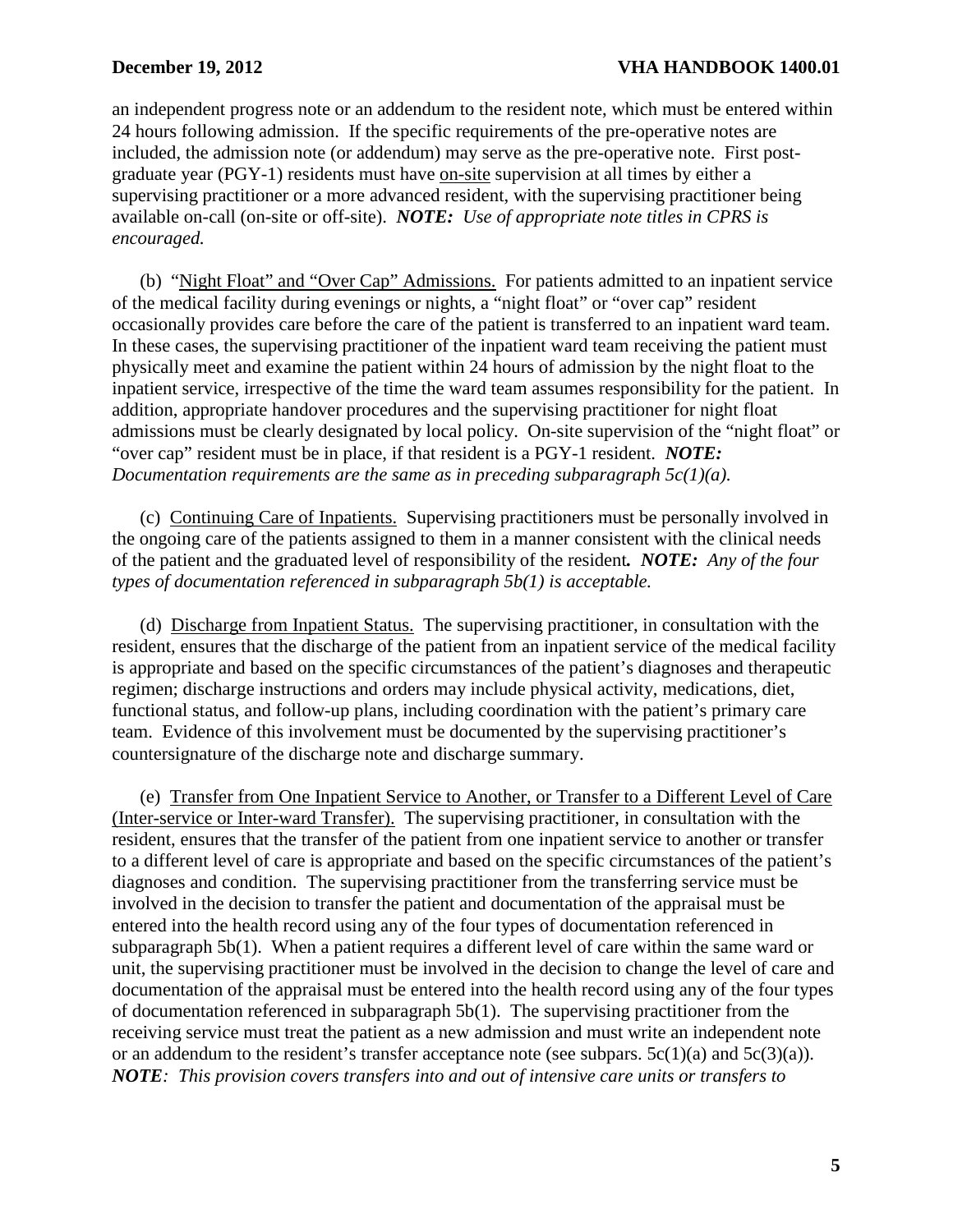*extended care. Exception: If the same supervising practitioner is responsible for the patient across different levels of care, transfer documentation is not required.* 

(f) Inpatient Consultations. A supervising practitioner is responsible for clinical consultations for each specialty service. When residents are involved in consultation services, the consultant supervising practitioner is responsible for supervision of these residents. *NOTE: Any of the four types of documentation referenced in subparagraph 5b(1) is acceptable.*

(g) Intensive Care Units (ICU), including Medical, Cardiac, and Surgical ICUs. For patients admitted to, or transferred into, an ICU of the medical facility, the supervising practitioner must physically meet, examine, and evaluate the patient as soon as possible, but no later than 24 hours after admission or transfer, including weekends and holidays. An admission note or addendum to the resident's admission note is required within 24 hours of admission. Due to the unstable nature of patients in ICUs, frequent evidence of involvement of the supervising practitioner is required. PGY-1 residents must have on-site supervision at all times by either a supervising practitioner or a more advanced resident, with the supervising practitioner being available oncall. Supervising practitioner involvement is expected on a daily or more frequent basis and must be documented using any of the four types of documentation referenced in subparagraph 5b(1).

 (h) Observation Patients. While observation patients are typically coded as outpatients, they are usually admitted to inpatient units. The level of supervision expected depends upon the unit where the patient is being held, e.g., ICU, inpatient ward, or emergency department. If the patient is released before the supervising practitioner has a chance to see the patient, the resident must: contact the on-call attending by phone; discuss the patient's condition, treatment, and follow-up plans; and have the concurrence of that supervising practitioner regarding the plan to release the patient. A summary of the discussion between the resident and the supervising practitioner must be documented in the resident's note as a minimum form of documentation of supervision if the patient was not seen by the attending prior to release. If the supervising practitioner is able to evaluate the patient in person, an independent note or addendum to the resident's note is required. *NOTE: Supervising practitioner's co-signature of the resident's note is not sufficient documentation of resident supervision.* 

## (2) **Outpatient Clinic**

(a) Physical Presence. The supervising practitioner must be physically present in the clinic area during clinic hours whenever residents are engaged in patient care.

(b) New Outpatient Encounters. New patients to a facility require a higher level of supervising practitioner documentation than other outpatients. Each new patient needs to be seen by or discussed with the supervising practitioner. Documentation of supervising practitioner involvement must be entered in the patient health record according to subparagraphs  $5b(1)(a)$ , 5b(1)(b), or 5b(1)(d). *NOTE: Supervising practitioner's co-signature of the resident's note is not sufficient documentation of resident supervision.* 

(c) Outpatient Consultations. A supervising practitioner is responsible for the decision to initiate clinical consultations from an outpatient clinic to a consultation service. When residents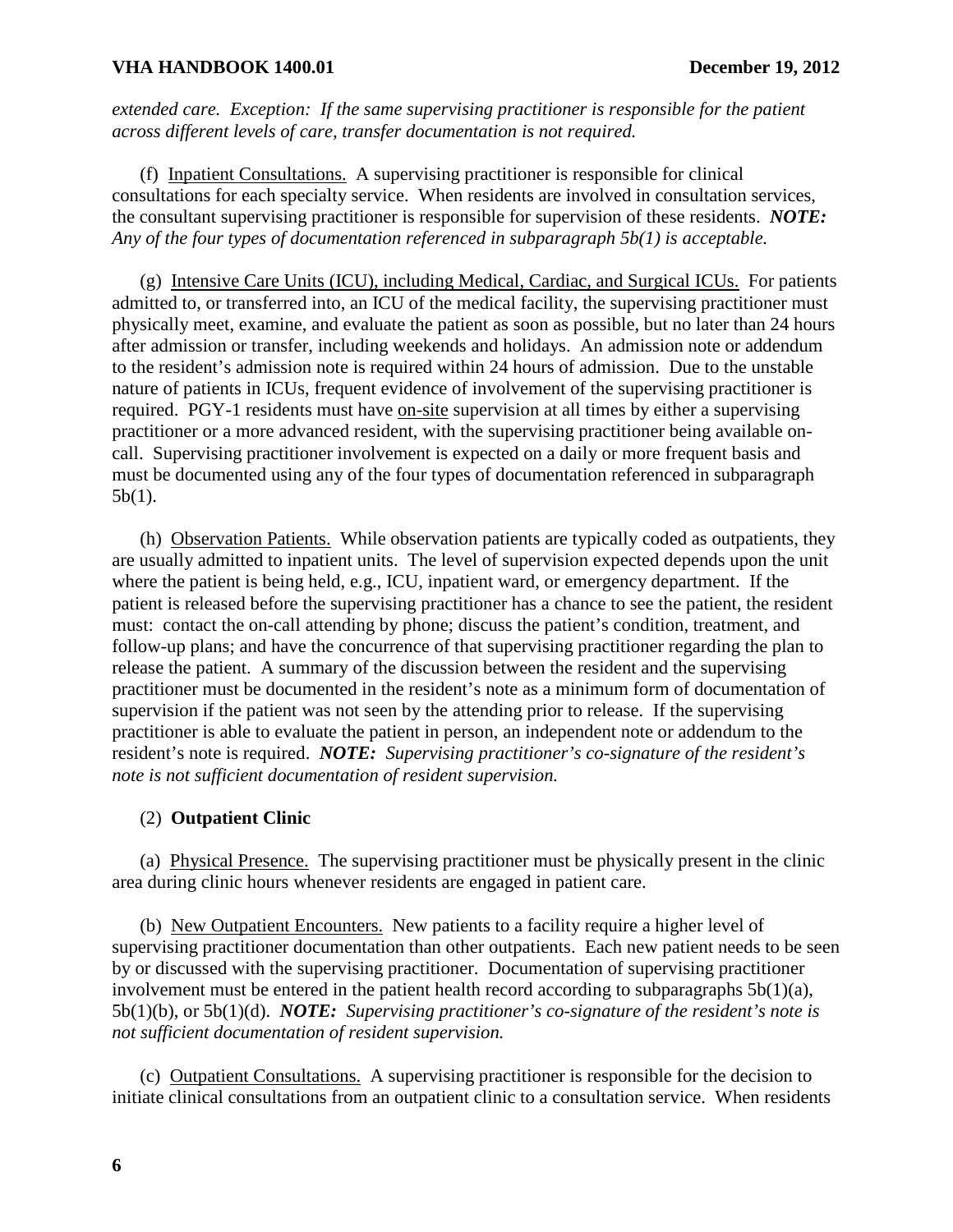are involved in delivering consultation services, the consulting supervising practitioner is responsible for supervision of these residents. The consulting attending must be contacted by the resident on the consultation service while the patient is still in the clinic. *NOTE: Any of the four types of documentation referenced in subparagraph 5b(1) is acceptable.* 

(d) Continuing Care in the Outpatient Setting. The supervising practitioner must be identifiable for each resident's patient care encounter. Return patients must be seen by, or discussed with, the supervising practitioner at such a frequency as to ensure that the course of treatment is effective and appropriate. *NOTE: Any of the four types of documentation referenced in subparagraph 5b(1) is acceptable.* 

(e) Discharge from Outpatient Clinic. The supervising practitioner, in consultation with the resident, ensures that the discharge of the patient from the clinic is appropriate. *NOTE: Any of the four types of documentation referenced in subparagraph 5b(1) is acceptable.*

# (3) **Extended Care or Community Living Centers (CLC)**

(a) New Extended Care Admissions. Each new patient admitted to an extended care or CLC facility must be seen by the responsible supervising practitioner within 72 hours of admission. *NOTE: The documentation referenced in either subparagraph 5b(1)(a) or subparagraph 5b(1)(b) is acceptable.*

(b) Continuing Care in the Extended Care or CLC Setting. The supervising practitioner must be identifiable for each resident's patient care encounter. Extended care patients must be seen by, or discussed with, the supervising practitioner at such a frequency as to ensure that the course of treatment is effective and appropriate. *NOTE: Any of the four types of documentation referenced in subparagraph 5b(1) is acceptable.*

# (4) **Emergency Department (ED)**

(a) Physical Presence. The supervising practitioner for the ED must be physically present in the ED whenever residents are engaged in patient care.

(b) ED Visits. Each new patient to the ED must be seen by or discussed with the supervising practitioner. *NOTE: Documentation of supervising practitioner involvement must be according to subparagraphs 5b(1)(a), 5b(1)(b), or 5b(1)(d).*

(c) Discharge from the ED. The supervising ED practitioner, in consultation with the ED resident, ensures that the discharge of the patient from the ED is appropriate. *NOTE: Any of the four types of documentation referenced in subparagraph 5b(1) is acceptable.*

(d) ED Consultations. A consulting supervising practitioner is responsible for clinical consultations from each specialty service. When residents are involved in consultation services, the consulting service supervising practitioner is responsible for supervision of these residents. Residents from a consulting service must contact their supervising practitioners while the patient is still in the ED in order to discuss the case and to develop a recommended plan of management. The ED practitioner is responsible for the disposition of the patient. *NOTE: Any of the four*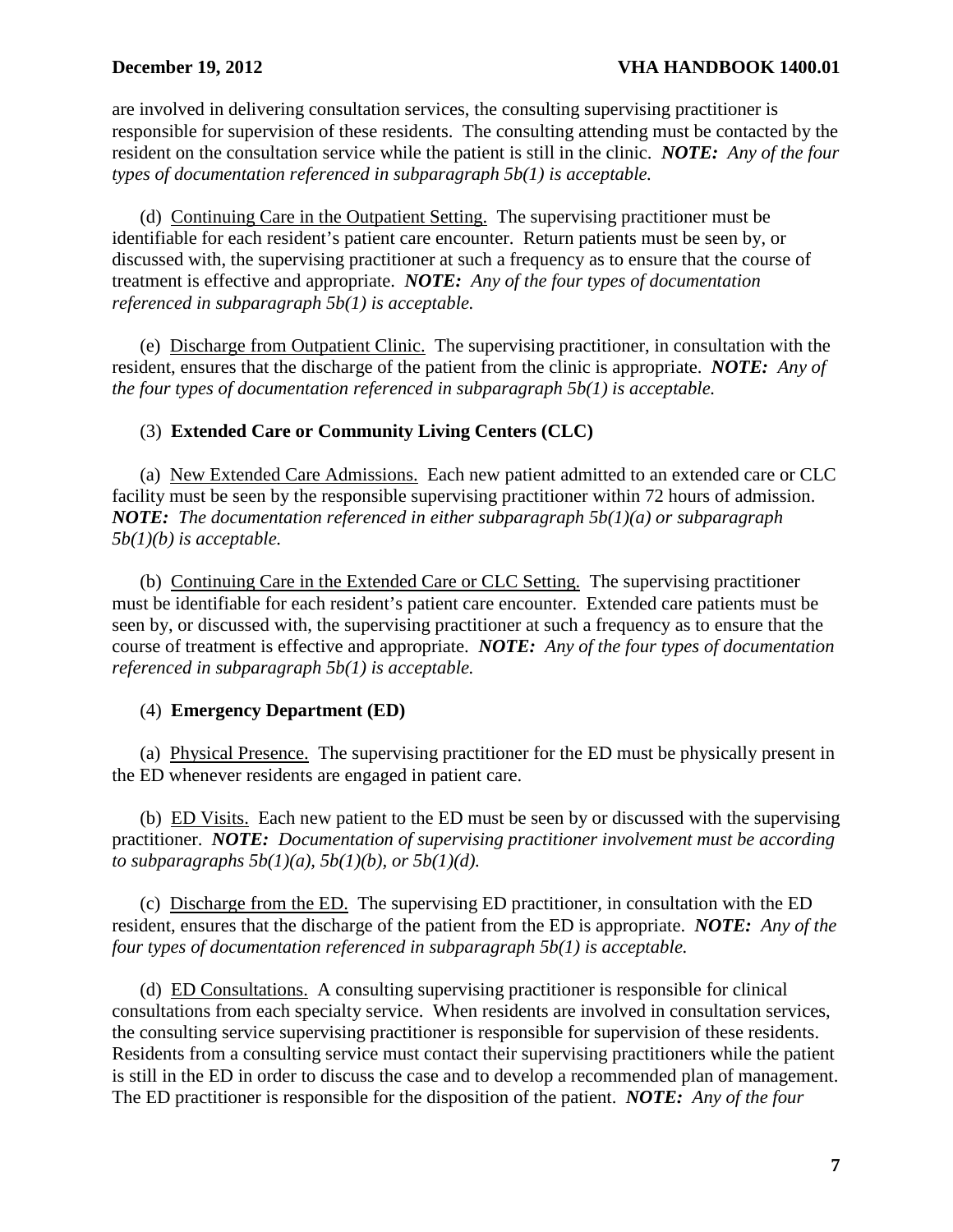*types of documentation referenced in subparagraph 5b(1) is acceptable. The ED practitioner is not the supervisor of the consulting resident, but is the responsible practitioner for the patient.* 

(5) **Operating Room (OR) Procedures.** Supervising practitioners must provide appropriate supervision for the patient's evaluation, management decisions, and procedures. Determination of the level of supervision is a function of the level of responsibility assigned to the individual resident involved and the complexity of the procedure (see subpars.  $5c(5)(a)$  through  $5c(5)(c)$ ). PGY-1 residents must be directly supervised at all times, except for routine bedside or clinic procedures, where on-site supervision is allowed after demonstration and documentation of competence is attained.

(a) Pre-procedure Note. The pre-procedure supervising practitioner note requirement applies to OR and same day ambulatory surgical procedures; it does not apply to routine bedside procedures and clinic procedures such as skin biopsy, central and peripheral lines, lumbar punctures, centeses, incision and drainage, etc. For all elective or scheduled surgical procedures, a supervising practitioner must evaluate the patient and write a pre-procedural note or an addendum to the resident's pre-procedure note describing the findings, diagnosis, plan for treatment, and choice of specific procedure to be completed. This pre-procedural evaluation and note may be done up to 30 days in advance of the surgical procedure. All applicable Joint Commission standards concerning documentation must be met. A pre-procedure note may serve as the admission note if it is written within 24 hours of admission by the supervising practitioner with responsibility for continuing care of the inpatient, and if the note meets criteria for both admission and pre-operative notes (see subpar. 5c(1)(a)). *NOTE: Use of appropriate note titles in CPRS is encouraged.* Other services involved in the patient's operative care (e.g., Anesthesiology) must write their own pre-procedure notes (such as for the administration of anesthesia) as required by The Joint Commission, but such documentation does not replace the pre-operative documentation required by the surgery supervising practitioner.

(b) Informed Consent. Informed consent must be obtained as detailed in VHA Handbook 1004.01, Informed Consent for Clinical Treatments and Procedures.

(c) Veterans Health Information and Technology Architecture (VistA) Surgical Package. Staff involvement in procedures as defined in the VistA Surgical Package must be documented in the computerized surgical log (a part of the VistA Surgical Package) and reported to VA Central office by the Surgical Quarterly Report consistent with the following scale:

 1. **Level A: Attending Doing the Operation.** The staff practitioner performs the case, but may be assisted by a resident.

 2. **Level B: Attending in OR, Scrubbed.** The supervising practitioner is physically present in the operative or procedural room and directly involved in the procedure. The resident performs major portions of the procedure.

 3. **Level C: Attending in OR, Not Scrubbed.** The supervising practitioner is physically present in the operative or procedural room. The supervising practitioner observes and provides direction. The resident performs the procedure.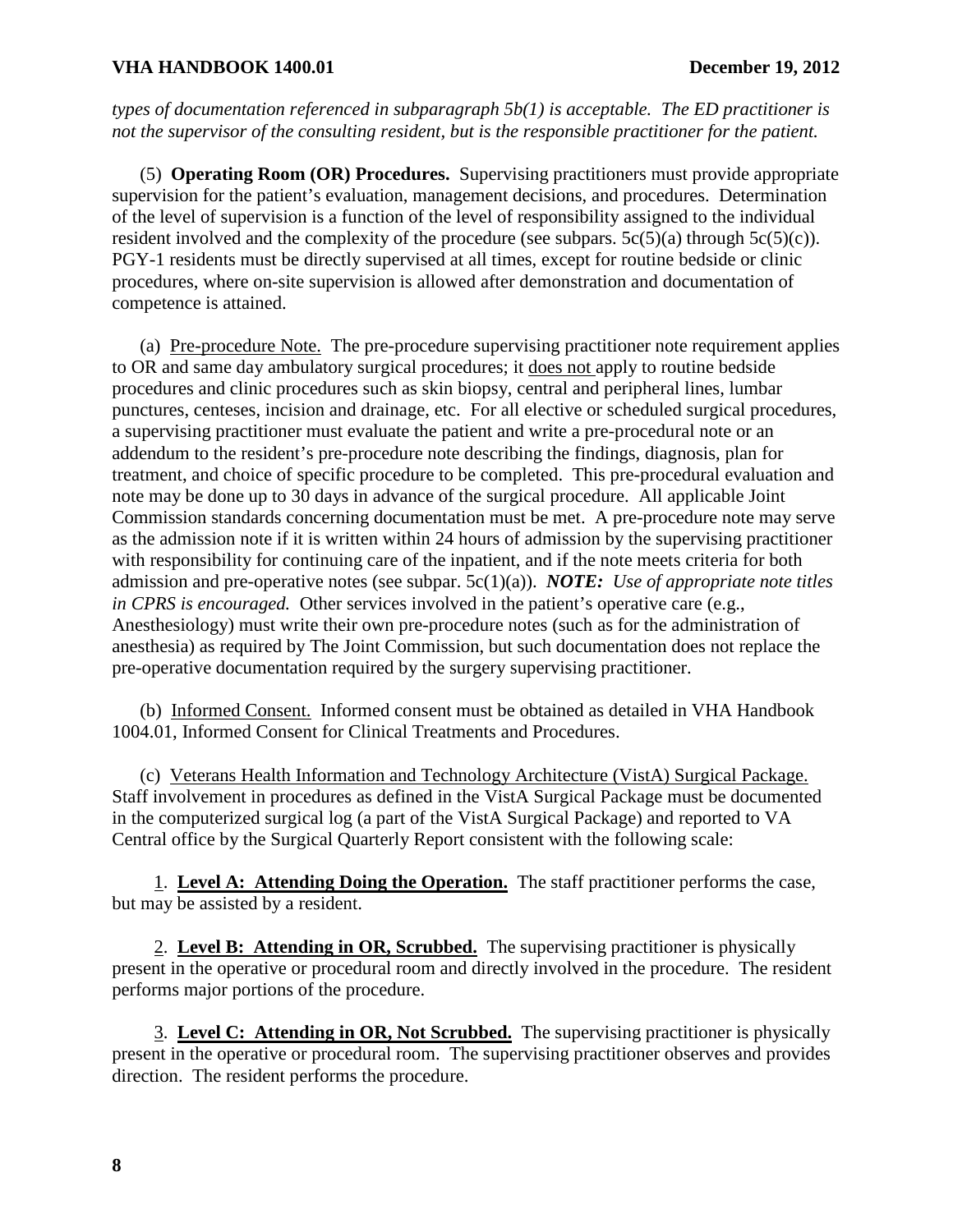4. **Level D: Attending in OR Suite, Immediately Available.** The supervising practitioner is physically present in the operative or procedural suite and able to provide direct supervision or consultation without delay as needed.

 5. **Level E: Emergency Care.** Immediate (i.e., without delay) care is necessary to preserve life or prevent serious impairment. The supervising practitioner has been contacted (see par. 6). *NOTE: "Emergency" surgery may be performed at levels A through D, depending upon the level of supervising practitioner involvement. Level E is appropriate only if a resident is performing the emergency surgery without a supervising practitioner present.* 

 6. **Level F: Non-OR Procedure.** Routine bedside and clinic procedure done in the OR. The supervising practitioner is identified in the documentation by the resident.

# (6) **Non-OR Procedures**

(a) Routine Bedside and Clinic Procedures. Routine bedside and clinic procedures include: skin biopsies, central and peripheral lines, lumbar punctures, centeses, and incision and drainage. Supervision for these activities is dependent on the setting in which they occur. Documentation standards must follow the setting-specific guidelines (see subpars.  $5c(1)$  through  $5c(5)$ ).

(b) Non-routine, Non-bedside Diagnostic, or Therapeutic Procedures. Non-routine, nonbedside, diagnostic, or therapeutic procedures (e.g., endoscopy, cardiac catheterization, invasive radiology) are procedures that require a high level of expertise in their performance and interpretation. Although gaining experience in doing such procedures is an integral part of the education of the resident, such procedures may be done only by residents with the required knowledge, skill, and judgment and under an appropriate level of supervision by a supervising practitioner. Supervising practitioners are responsible for authorizing the performance of such procedures and must be physically present in the procedural area. Supervision for these procedures takes into account the complexity and inherent risk of the procedure, the experience of the resident, and assigned graduated levels of responsibility (see par. 4). Documentation standards must follow the setting-specific guidelines (see subpars. 5c(1) through 5c(5)). *NOTE: Documentation of the degree (level and intensity) of supervising practitioner involvement is encouraged. Any of the four types of documentation referenced in subparagraph 5b(1) is acceptable.* 

(c) Chemotherapy and Radiation Therapy. The supervising practitioner must be present during the treatment planning (i.e., choice of modality and regimen), dosage or dosimetry determinations, and writing of chemotherapy or radiation therapy orders. Neither the supervising practitioner nor the resident needs to be present during the administration of chemotherapy, since therapy delivery is a function of associated health personnel, but there must be a knowledgeable fellow or attending on-site and on-call to the infusion unit. For radiation therapy, irradiation may be off-site and neither the responsible radiation oncology attending nor resident presence is necessary during treatment delivery. An attending note or an addendum to, or co-signature of, the resident's note or consultation documenting the treatment plan is acceptable.

(7) **Home Visits.** Home visits generally occur as a part of VA's Home-Based Primary Care (HBPC) Program. Residents who participate in home visits must have received orientation and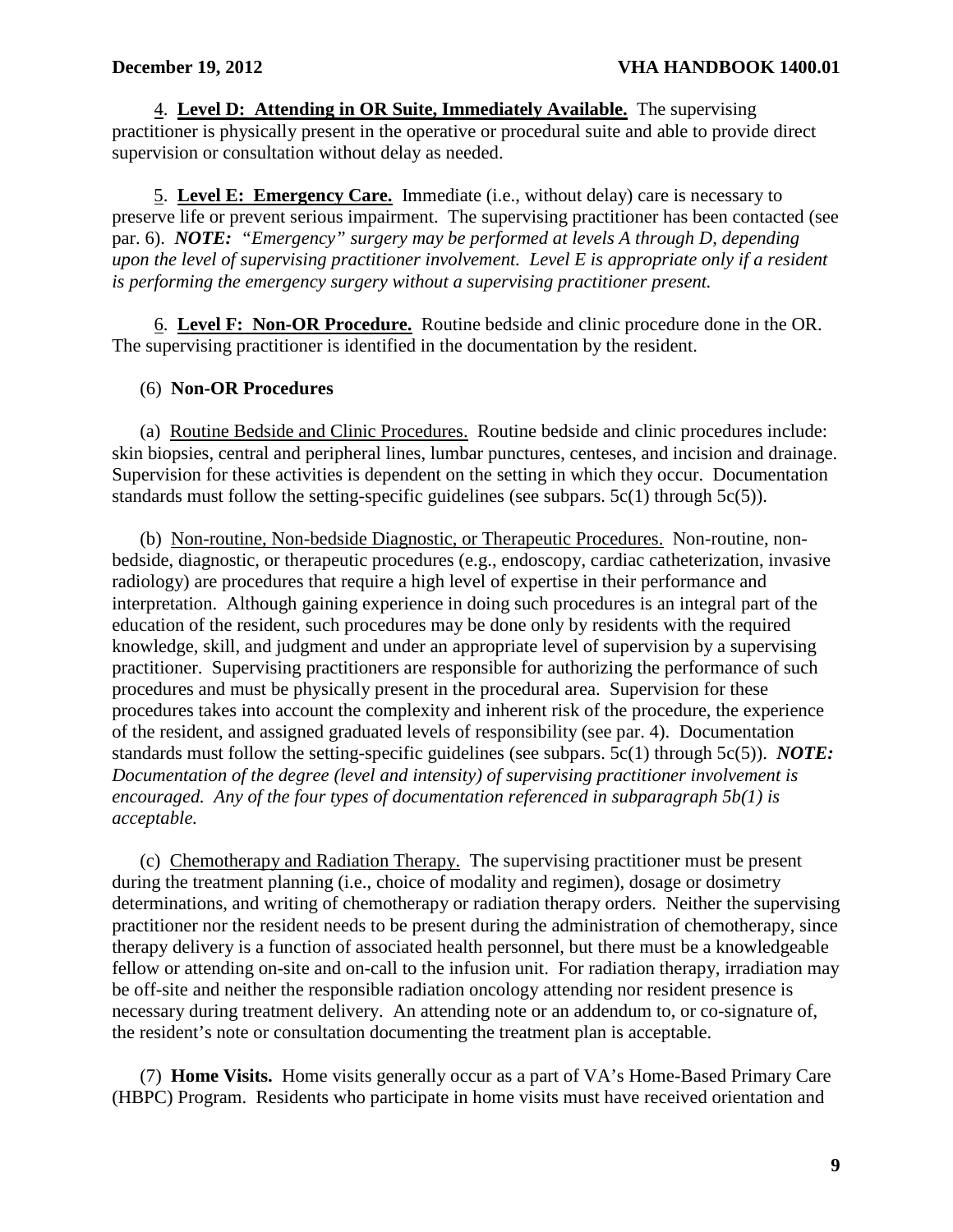training related to handling of emergency situations and related HBPC policies and procedures. PGY-1 residents may participate in home visits only when accompanied by a supervising practitioner. Although the supervising practitioner need not accompany second post-graduate year or higher (PGY-2+) residents on the home visit (assuming an acceptable, documented level of graduated responsibility), the supervising practitioner must be readily available at an agreedupon, identifiable phone number for the duration of the time the resident is making home visits. Following home visits, the supervising practitioner must discuss each case with the resident. *NOTE: Any of the four forms of documentation referenced in subparagraph 5b(1) may be used to record this interaction*.

# (8) **Telemedicine and Telehealth**

# (a) Real-time Videoconferencing.

 1. In situations where the supervising practitioner and resident are present at a VA facility delivering telehealth care to a remote patient, resident-provided care is acceptable in all circumstances where VA standards permit the staff practitioner to deliver care remotely. The supervising practitioner must be in the general vicinity and available to the resident for direct supervision without delay, as if the patient were being seen in a clinic.

 2. Real-time videoconferencing must not be used to substitute for appropriate supervision, e.g., in situations where the resident is with the patient in a remote setting (e.g., at a Community-Based Outpatient Clinic (CBOC)) and the supervising practitioner is at a parent VA facility with videoconferencing connectivity. Resident-provided care in remote settings without the on-site presence of a supervising practitioner is not acceptable. However, consultation with specialists via remote connections may be handled as any outpatient consultation would be conducted.

(b) Store and Forward Telehealth. In "store and forward" telehealth, the resident and supervising practitioner would not see the patient, except through examination of images or specimens (e.g., teleradiology films, teleretinal scans, or telepathology specimens). The resident reviews the material with or without the supervising practitioner present, and the supervising practitioner reviews the same material. The interpretations and reports on all images and pathology specimens must be verified by the supervising practitioner. In all instances, the resident must receive feedback on the resident's interpretation of home telehealth for learning purposes.

(c) Home Telehealth.In home telehealth, the supervising practitioner and resident are delivering home care to a patient by videophone or in-home messaging devices. Such an arrangement is acceptable in all circumstances in which VA standards permit the supervising practitioner to deliver care remotely. Residents who are assigned responsibility for home telehealth patients must consult with the supervising practitioner regarding any changes in a patient's status or proposed changes in the treatment plan. Supervising practitioners are expected to exercise general oversight of the home telehealth care provided by residents.

*NOTE: In documenting supervision in these instances, any of the four types of documentation referenced in subparagraph 5b(1) is acceptable.*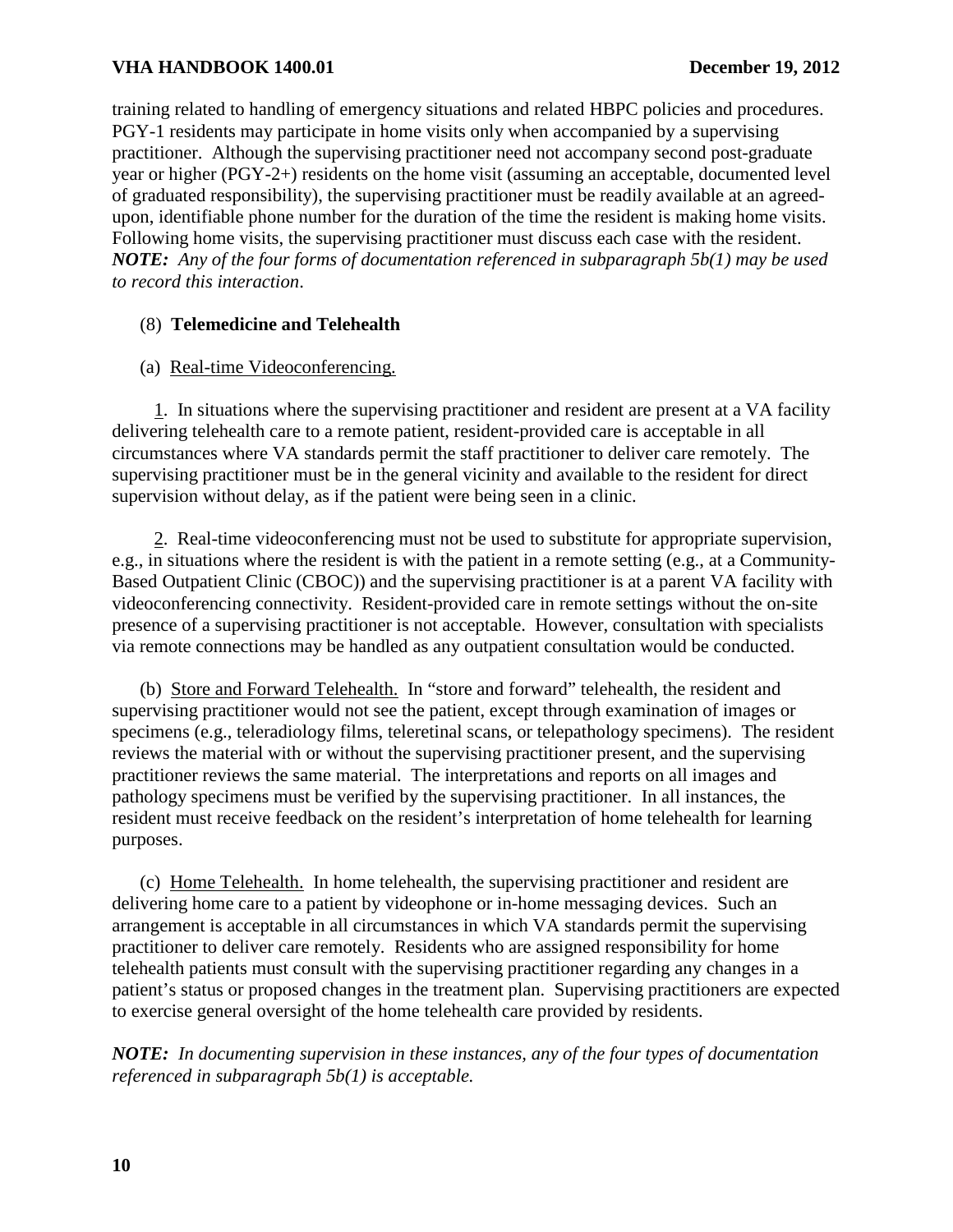# <span id="page-13-0"></span>**6. EMERGENCY SITUATIONS**

An "emergency" is defined as a situation where immediate (i.e., without delay) care is necessary to preserve the life of or to prevent serious harm to the health of a patient. In such situations, any resident, assisted by medical facility personnel, is (consistent with the informed consent provisions of VHA Handbook 1004.01) permitted to do everything possible to save the life of a patient or to save a patient from serious harm. The appropriate supervising practitioner must be contacted and apprised of the situation as soon as possible. The resident must document the nature of that discussion in the patient's record.

# **7. SUPERVISION OF PHYSICIAN RESIDENTS PROVIDING EMERGENCY CARE COVERAGE**

a. **ED Physician.** Physicians providing independent ED coverage must be credentialed, privileged, and fully licensed. Residents who have not completed core training requirements for board-certification are still subject to the same supervisory requirements specified in this Handbook. However, in a critical staffing emergency situation, permission to use a third postgraduate year (PGY-3) and above, non-board-eligible resident for sole, unsupervised coverage may be requested from the Veterans Integrated Services Network (VISN) Director. When such an emergency exists, the VISN Director may approve the use of a PGY-3 and above, non-boardeligible resident on a short-term, time-limited basis, when truly exceptional circumstances exist and only for the duration of the emergency staffing issue. In these rare instances, the resident must be appropriately credentialed and privileged and be an approved provider of Advanced Cardiac Life Support (ACLS) (see VHA Handbook 1100.19, Credentialing and Privileging).

## b. **Supervision of Residents who have Completed Requirements for Board Eligibility (i.e., Subspecialty Fellows or Chief Residents)**

(1) Physician residents who are board-certified or who have completed the training requirements for board eligibility may be privileged as independent practitioners for purposes of ED coverage. Privileges sought and granted may only be those delineated within the general category for which the resident is board-certified or has completed training.

(2) Subspecialty residents, fellows, or Chief Residents who are appointed to work independently in the ED, outside the scope of their training program (i.e., in areas for which they are fully qualified by virtue of having completed core residency training in either internal medicine, emergency medicine, psychiatry, or general surgery), must be fully licensed, credentialed, and privileged for the duties they are expected to perform. In this capacity, they are not working under the auspices of a training program and must meet the requirements for staff appointment and are subject to the provisions contained in VHA Handbook 1100.19. Specialty or subspecialty privileges which are within the scope of the resident's current training program may not be granted. *NOTE: Refer to paragraph 4 for assigning, as appropriate, graduated levels of responsibility for activities within the scope of training. "Moonlighting" in ED settings counts against duty hour restrictions as specified by the accrediting body.*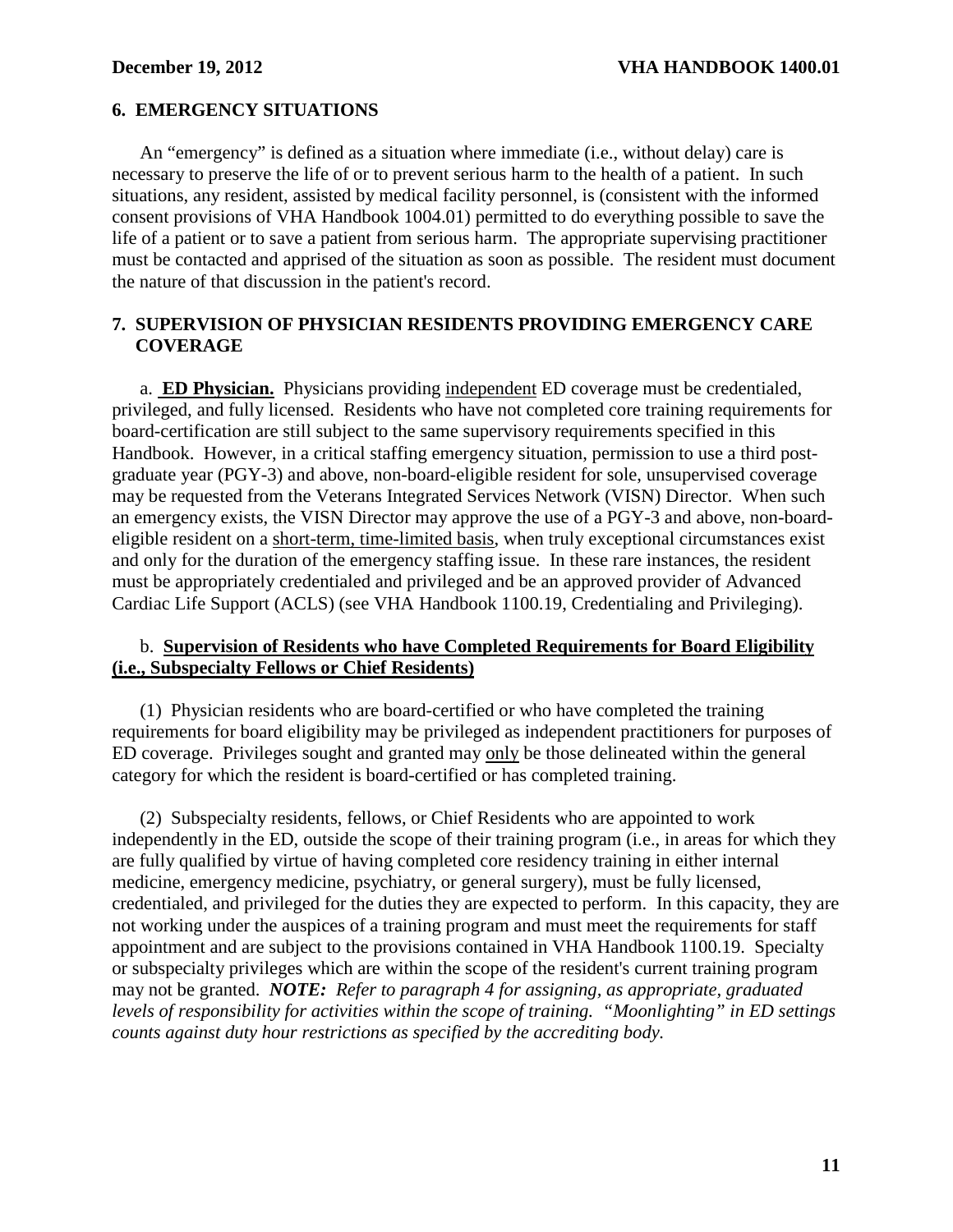# <span id="page-14-0"></span>**8. EVALUATION OF RESIDENTS, SUPERVISORS, AND TRAINING SITES**

## a. **Evaluations of Residents**

(1) Each resident must be evaluated according to accrediting and certifying body requirements on patient care, medical knowledge, practice-based learning and improvement, interpersonal and communication skills, professionalism, and systems-based practice. Evaluations occur as indicated by the accrediting or certifying body, or at least semiannually, and are communicated to each resident in a timely manner. Evaluations must be accessible to the resident at the end of the resident's rotation or every 6 months, whichever is more frequent. Written evaluations must be discussed with the resident.

 (2) When a resident's performance or conduct is judged to be detrimental to patient care, evaluation of the resident, in mutual consultation with the faculty, must be completed. Residents may be dismissed from VA assignment in accordance with VA Handbook 5021, Employee/Management Relations, Part VI, Paragraph 18, Separation of Medical and Dental Residents appointed under 38 U.S.C. 7406, which includes a requirement to notify the Residency Program Director of the affiliated participating institution of a proposed dismissal of a resident in an integrated program.

 b. **Evaluation of Supervising Practitioner and Training Site.** Each resident rotating through a VA facility must be given the opportunity to complete confidential written evaluations of supervising practitioners and VA training sites. Evaluations must be conducted in accordance with the standards of the appropriate accrediting and/or certifying bodies. Evaluations need to conform to program-specific requirements. Academic evaluations are the confidential property of the residency program and Residency Program Director, who may be located at a non-VA site.

c. **Storage and Use of Evaluations.** Secure storage of evaluations of residents, supervisors, and training sites is the responsibility of the Residency Program Director. The evaluations are aggregated and analyzed in compliance with accrediting and certifying body standards. The evaluations must be communicated to the responsible VHA Service Chief or VA Site Director in a manner and timetable agreeable to both.

# **9. MONITORING PROCEDURES**

## a. **Goals and Objectives**

 (1) The goal of monitoring resident supervision is to ensure that Veteran care in which residents are involved is performed in a safe and effective manner and to foster a system-wide environment of quality improvement and collaboration among VHA managers, supervising practitioners, and residents. The monitoring process involves the use of existing information, the production of a series of evaluative reports, the accompanying process of public review of key findings, and discussion of policy implications. *NOTE: This process helps identify key resident supervision issues that now influence the quality of care and suggests effective ways for addressing them.*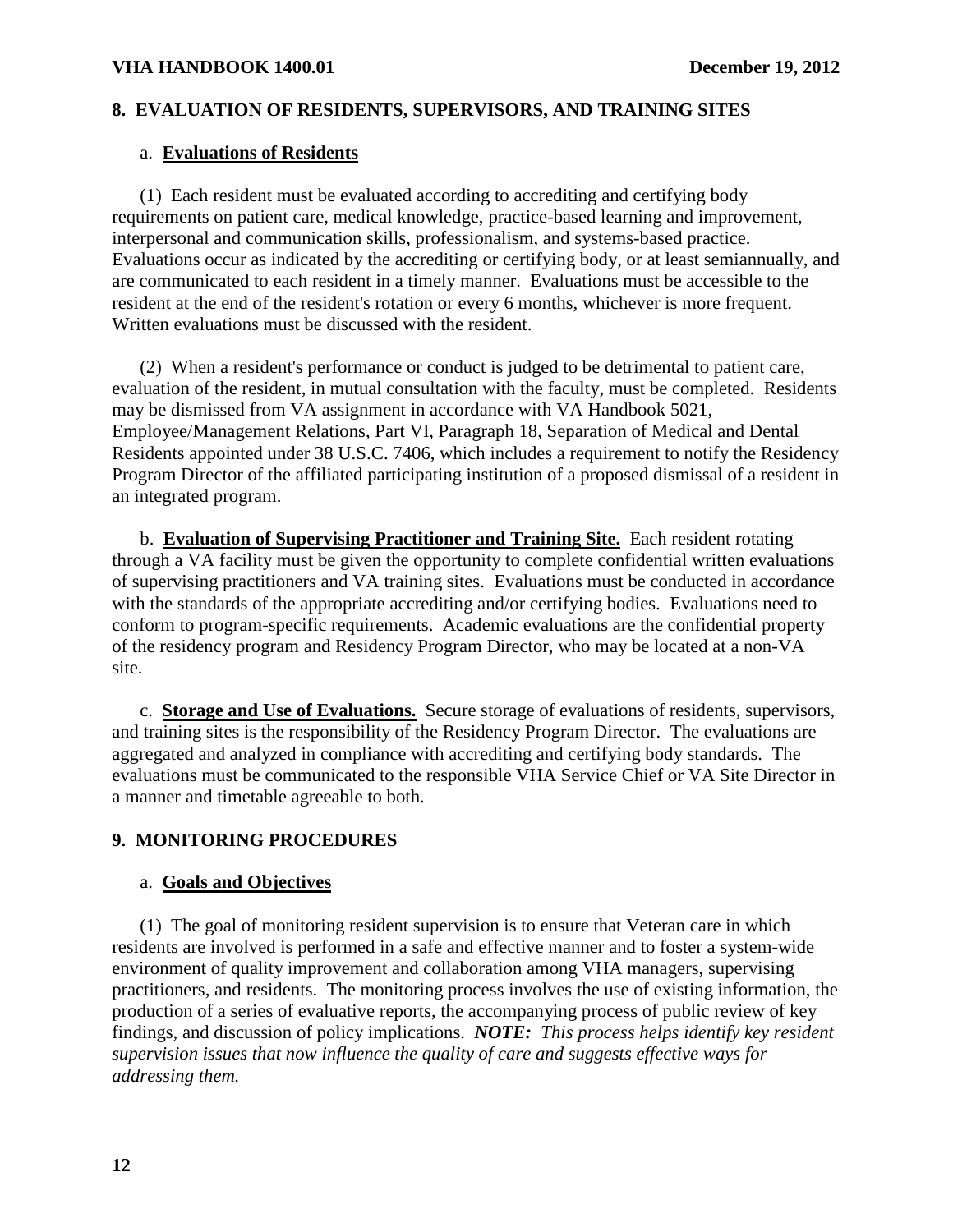## **December 19, 2012** VHA HANDBOOK 1400.01

 (2) The foundation for resident supervision ultimately resides in the integrity and good judgment of professionals (supervising practitioners and residents) working collaboratively in well-designed health care delivery systems. Accordingly, monitoring of resident supervision is a shared responsibility of national, VISN, and local facility leaders.

 (3) The key objectives of the resident supervision monitoring process are to continuously improve and enhance:

(a) Quality and safety of patient care involving residents;

(b) VHA's educational environment and culture of learning;

(c) Documentation of resident supervision; and

(d) Systems of care involving residents.

(4) Monitoring of resident supervision is a health record review process and a quality management activity. Documents and data arising from this monitoring are confidential and protected under title 38 United States Code (U.S.C.) 5705 and its revised implementing regulations.

# b. **VA Medical Facility Monitoring and Use of Results**

 Resident training occurs in the context of different disciplines and in a variety of structured clinical settings. Although specific titles for positions within these settings may vary by facility and VISN, the following functions must be assigned:

(1) The VA Medical Facility Director is responsible for ensuring that a local monitoring process exists for resident supervision. The monitoring process must occur at the institutional level and must include the following:

(a) Creating a local policy entitled "Monitoring of Resident Supervision." This policy must define the procedures that are to be followed for the monitoring of resident supervision. The assignment of facility-level responsibility for monitoring must be specified, i.e., services may not monitor the adequacy of supervision of their own attending staff members. The policy must include procedures for monitoring the following elements:

- 1. Inpatient care involving residents;
- 2. Outpatient care involving residents;
- 3. Procedural care involving residents;
- 4. Emergency care involving residents; and
- 5. Consultative care involving residents.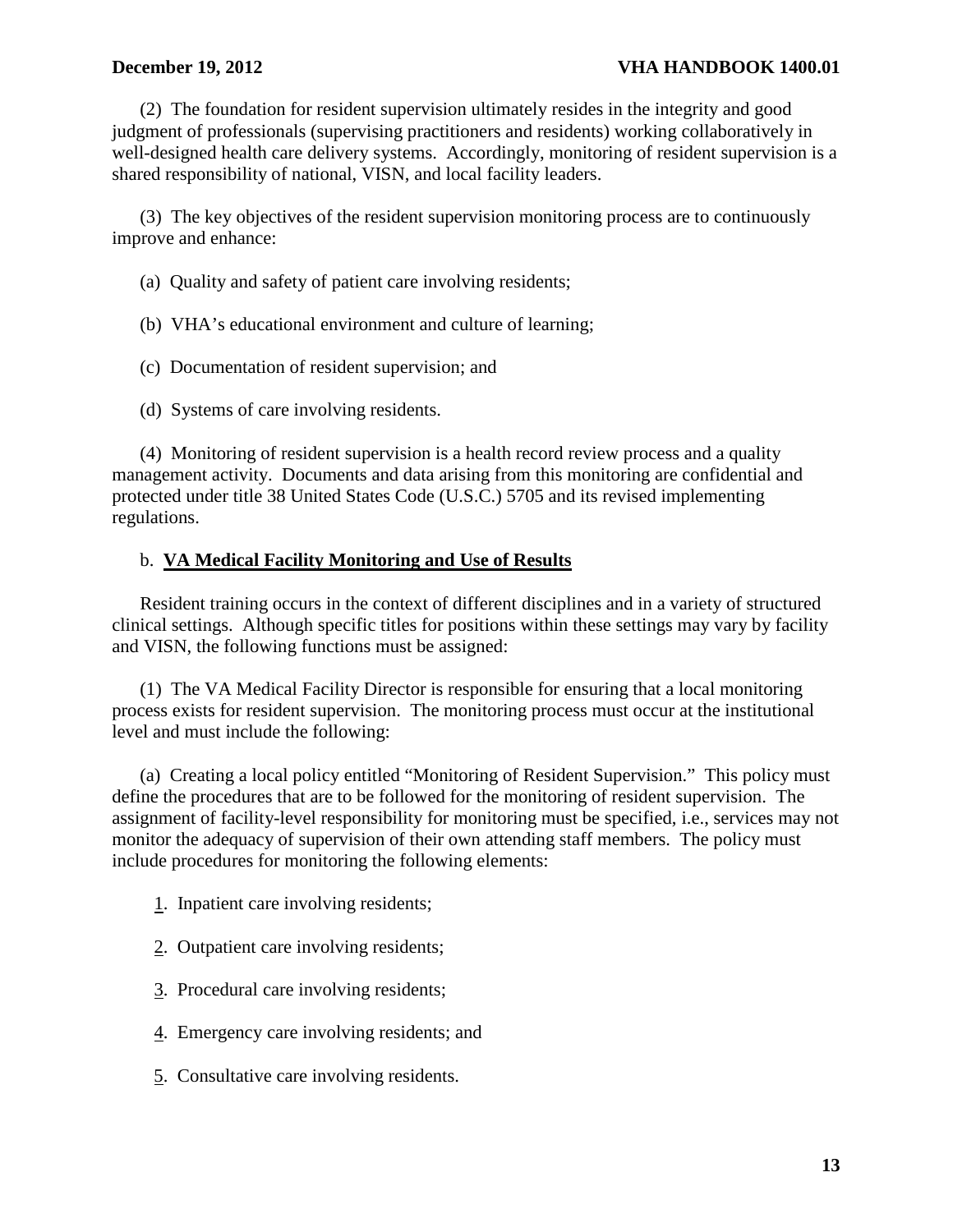*NOTE: These five elements may be monitored using sampling techniques. Facilities are encouraged to monitor surgical care performed at levels E and F (as coded in the VistA surgical package) for appropriateness.* 

(b) Reviewing of patient safety, risk management, and quality improvement data (protected by 38 U.S.C. 5705 and its revised implementing regulations and current VA policy), to include:

 1. Results of health record reviews and other locally-derived quality management data concerning patient care involving residents;

2. Incident reports and tort claims involving residents;

3. Risk events including adverse events and "near misses" involving residents;

4. Patient complaints involving residents;

 5. Review of externally-derived quality management data such as External Peer Review Program (EPRP) data; and

6. Review of reports by accrediting and certifying bodies.

(c) Reviewing of residents' comments related to their VA experience, if available.

 (d) Identifying opportunities for improvement in resident supervision and creation of action plans.

(e) Completing the Annual Report on Residency Training Programs (ARRTP) (Report Control Number (RCN) 10-0906).

(f) Engaging the DEO in the review of all risk events involving residents in order to determine the adequacy of resident supervision in these events.

(g) Ensuring the use of medical staff peer review processes is inappropriate for trainees in medical, dental, optometry, or podiatry programs as they are not licensed independent, privileged practitioners. The DEO must be furnished a list of all cases reviewed that involve residents in order to provide input on the adequacy of the attending's supervision of the resident.

(h) Sharing all results of monitors with clinical leadership at the facility on a regular basis.

*NOTE: The local monitoring process will be most successful if it is a collaborative activity among the medical staff, education leadership, and quality management.* 

c. **VISN-level Oversight and Procedures.** VISN oversight of monitoring processes for resident supervision is designed to meet VISN and VHA strategic goals, identify VISN trends, practices and areas for improvement, and support formulation of appropriate action plans. The VISN Director or designee (chief medical officer, network academic affiliations officer, or other designee), is responsible for: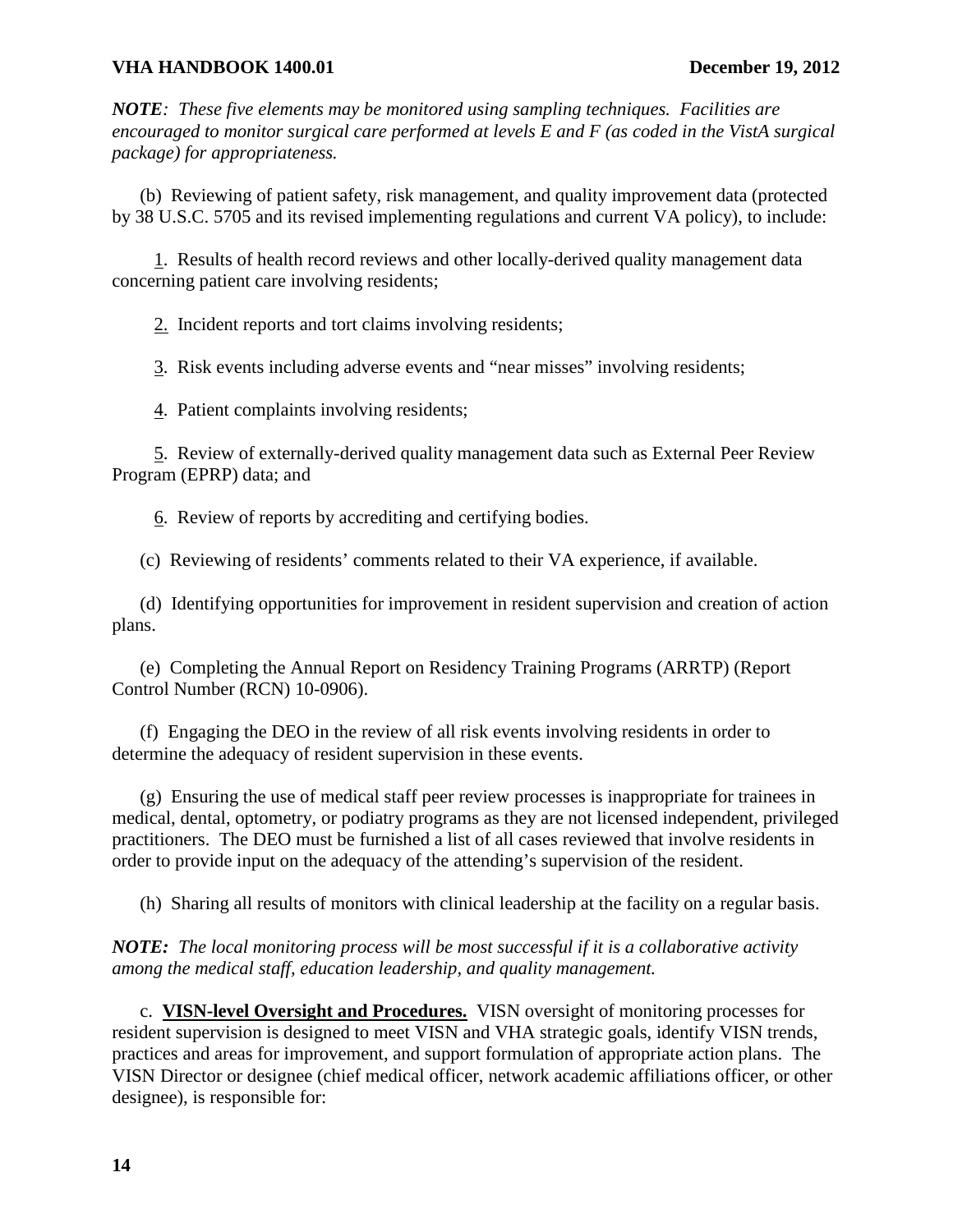<span id="page-17-0"></span>(1) Ensuring that each affiliated VA medical facility has a monitoring process in place as detailed in subparagraph 9b;

(2) Reviewing the annual reports of all affiliated facilities in the VISN to identify opportunities for improvement or areas that need further review; and

(3) Submitting the VISN reviews to the Chief Academic Affiliations Officer through the RCN 10-0906 (ARRTP) process.

 d. **VHA Central Office Oversight.** National monitoring processes for resident supervision are designed to meet VHA strategic goals and identify national trends, practices, and areas for improvement. National monitoring processes include the following:

(1) The Office of Academic Affiliations, in collaboration with the Office of Quality and Performance, may develop measures of appropriate and timely resident supervision using methodologically sound sampling and reporting procedures.

(2) EPRP and other nationally-contracted abstractors may be used to complete health record reviews using methodologically sound sampling procedures.

(3) National Surgical Quality Improvement Project (NSQIP) data are reviewed quarterly and evaluated annually by the VHA Surgery Office.

(4) ARRTP (RCN 10-0906) is reviewed and evaluated annually by Office of Academic Affiliations.

 (5) VHA Learners' Perceptions Survey and other qualitative and quantitative reviews of resident's experiences and perceptions are reviewed and evaluated annually.

(6) Special reviews including site visits are conducted as needed.

(7) Applicable feedback is provided to VISNs and their respective facilities.

*NOTE***:** *Future national monitoring efforts will be focused on automating and systematizing data collection and documentation*.

# **10. ANNUAL REPORT ON RESIDENCY TRAINING PROGRAMS (RCN 10-0906)**

a. **Description.** The Annual Report on Residency Training Programs (ARRTP) (RCN 10- 0906) is a Web-based registry of residency education that is updated annually by each facility with residents and by each VISN. The report identifies medical, dental, optometric, and podiatric school affiliations, facility and educational program leadership, and includes any actions taken by accrediting or certifying bodies, any changes in the status of affiliations, and a specific analysis of resident supervision issues that are identified by the medical facility's monitoring processes. The information is requested from each affiliated VA facility for all resident training programs covered in this Handbook (i.e., medical (allopathic and osteopathic), dental, optometric, and podiatric programs). Many elements of this report are confidential and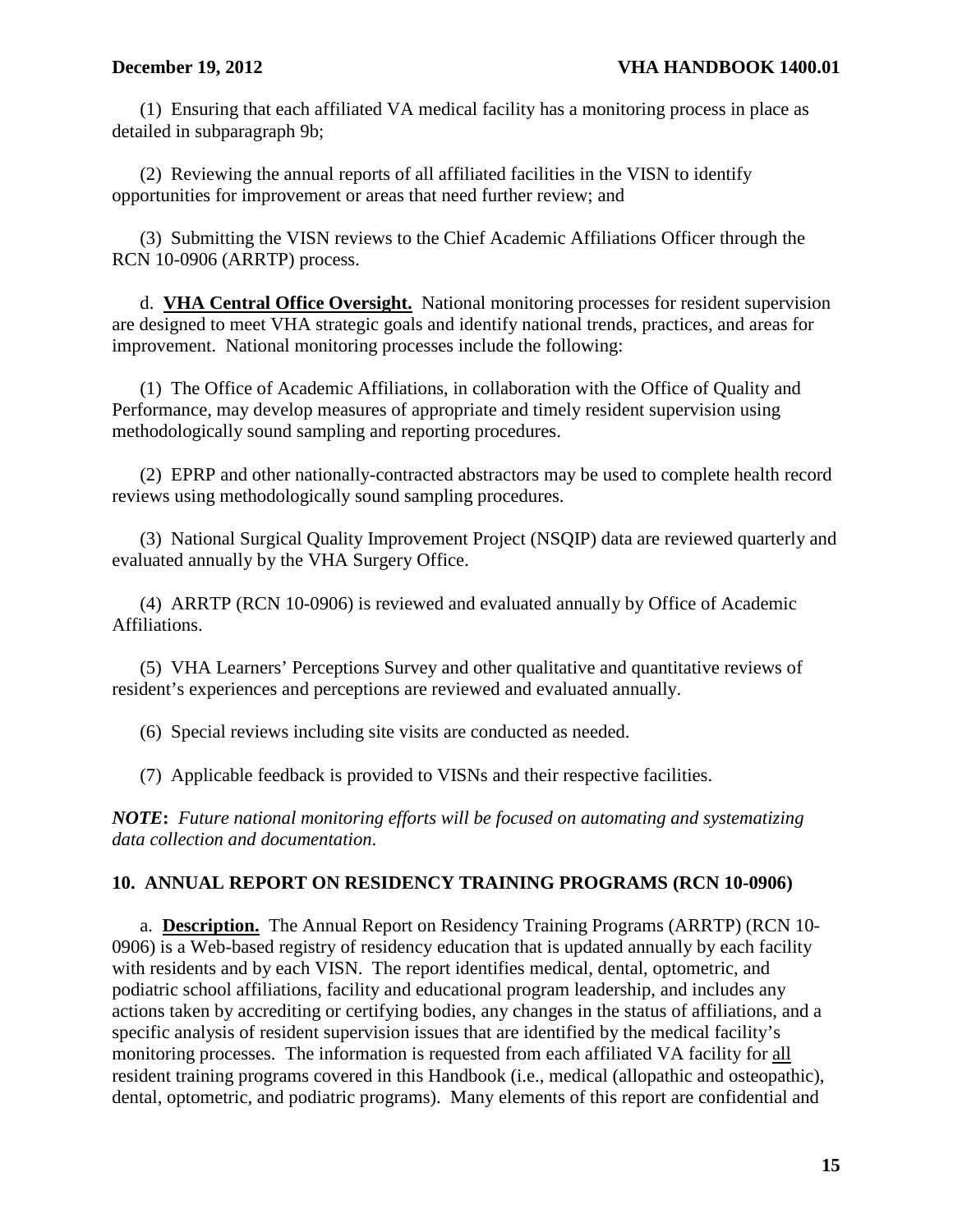<span id="page-18-0"></span>privileged under the provisions of 38 U.S.C. 5705, its implementing regulations, and current VA policy. Protected material cannot be disclosed to anyone without authorization as provided for by that law and its regulations. Summary results may be shared with VHA leadership and other groups as appropriate.

# b. **Content of the ARRTP RCN 10-0906.** RCN 10-0906 includes:

(1) Identification of medical, dental, optometric, and podiatric school affiliations;

(2) Identification of facility and program leadership;

(3) Accreditation status of programs and citations or concerns, if applicable;

(4) A summary of facility monitoring activities for resident supervision (see par. 9);

(5) Facility response to local and/or national information about resident experiences and perceptions;

(6) Identification of opportunities for improvement with action plans; and

(7) Other queries pertaining to the conduct of resident education in VA facilities.

# **11. ROLES AND RESPONSIBILITIES**

 Resident training occurs in the context of different disciplines and in a variety of structured clinical settings including inpatient, outpatient, long-term care, community clinics, and in newer modalities such as telemedicine settings. Although specific titles for positions within these settings may vary by facility and VISN, paragraphs 12 through 23 must be implemented.

# **12. RESPONSIBILITIES OF THE CHIEF ACADEMIC AFFILITIATIONS OFFICER**

The Chief Academic Affiliations Officer is responsible for defining national policies pertinent to residents in VA medical facilities. The Chief Academic Affiliations Officer must complete an annual review of all VISN and facility reports submitted through the ARRTP process (RCN 10-0906). These results are shared with appropriate VHA leadership to ensure that VA continuously improves its ability to provide safe and effective patient care, while providing excellent educational opportunities for future practitioners. Applicable feedback is provided to VISNs and their respective facilities. The Chief Academic Affiliations Officer must present pertinent decision-making information to VHA's leadership.

# **13. RESPONSIBILITIES OF THE VETERANS INTEGRATED SERVICE NETWORK (VISN) DIRECTOR**

The VISN Director is ultimately responsible for addressing residency program needs and obligations in VISN planning and decision-making, and for making necessary resources available to the respective affiliated medical facilities to ensure resident supervision is provided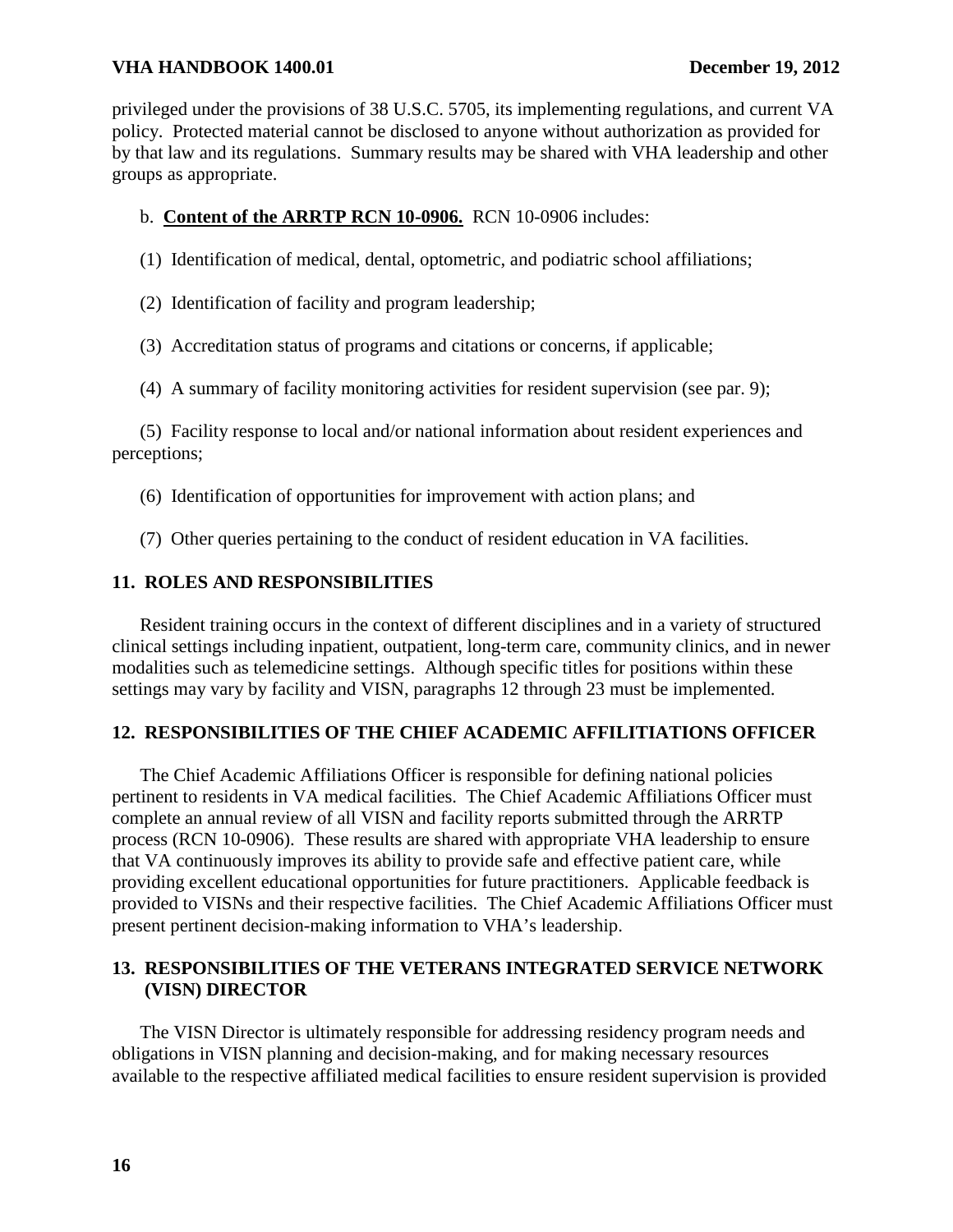<span id="page-19-0"></span>as outlined in this Handbook. Each VISN Director must appoint a Network Academic Affiliations Officer for coordination of regional education activities.

# **14. RESPONSIBILITIES OF THE NETWORK ACADEMIC AFFILIATIONS OFFICER**

The Network Academic Affiliations Officer is responsible for assisting the VISN Director by:

a. Completing a VISN-level ARRTP assessment of facility residency training activities identifying opportunities for improvement or areas that need further review, after a review of each facility's ARRTP (RCN 10-0906);

b. Ensuring educational needs and obligations are considered in VISN planning and decision-making;

c. Assisting medical facilities in implementing policies relating to health professions training;

d. Coordinating and overseeing the annual resident allocation process;

e. Providing guidance to VISN educational institutions;

f. Guiding, coordinating, and assisting individual medical facilities in negotiating their specific affiliation agreements;

g. Helping ensure VISN-wide educational goals are accomplished and that facilities comply with system-wide education policies (e.g., resident supervision); and

h. Providing guidance and assistance to individual medical facilities in writing and ensuring implementation of local monitoring policies and procedures for resident supervision.

# **15. RESPONSIBILITIES OF THE MEDICAL FACILITY DIRECTOR**

The Medical Facility Director is responsible for establishing local policy to fulfill the requirements of this Handbook and the applicable accrediting and certifying body requirements. The Medical Facility Director appoints and assigns the duties of the DEO to the appropriate local education leader and ensures that appropriate staff is available for monitoring resident supervision at the facility-level. The Medical Facility Director, through the DEO, must report annually to the VISN Director, or designee, the status of resident training programs in that medical facility. This reporting must take place through the ARRTP (RCN 10-0906).

# **16. RESPONSIBILITIES OF THE FACILITY CHIEF OF STAFF (COS)**

The medical facility Chief of Staff (COS) is responsible for assessing the quality of residency training programs at the VA medical facility, and the quality of care provided by supervising practitioners and residents (see subpar. 9b for details on quality assessment).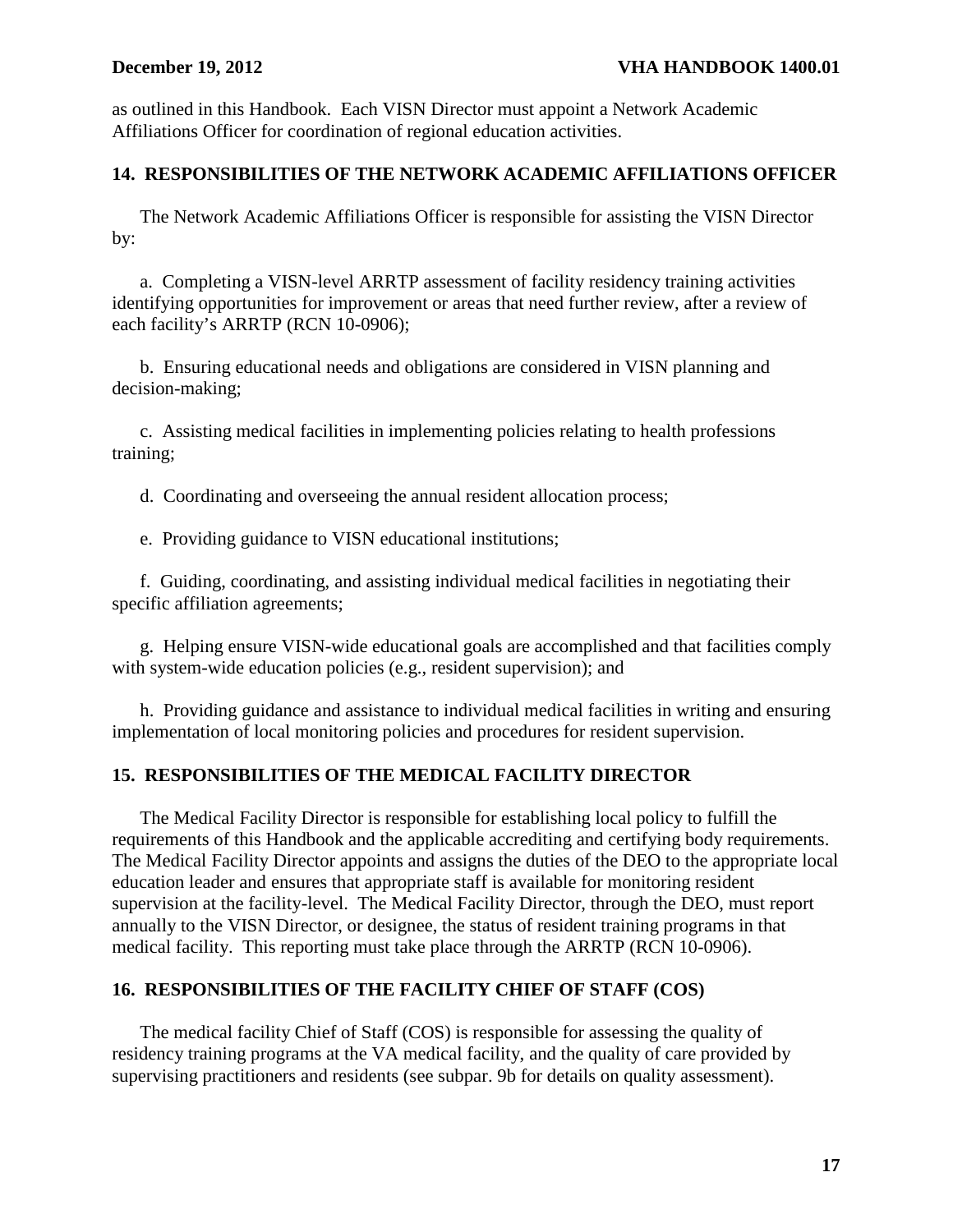<span id="page-20-0"></span>*NOTE: An Associate Chief of Staff for Education (ACOS/E), or DEO, may assist the COS in fulfilling these requirements.*

# **17. RESPONSIBILITIES OF THE DESIGNATED EDUCATION OFFICER OR THE ASSOCIATE CHIEF OF STAFF FOR EDUCATION**

The DEO or the ACOS/E assists the COS in assessing the quality of residency training programs and the quality of care provided by supervising practitioners and residents. All facilities with more than a single residency program must have one designated responsible individual for these functions This individual must ensure that:

a. A facility resident supervision policy is in place;

 b. Graduated levels of responsibility are established in each specialty and/or subspecialty and the information regarding these levels is accessible to ward and clinic staff with a need to know;

c. Facility monitoring and reporting requirements regarding training issues and resident supervision are met; and

 d. A process is established for monitoring resident supervision that results in identification of areas for improvement and facility action plans.

## **18. RESPONSIBILITIES OF THE PROGRAM DIRECTOR**

 The Program Director is responsible for the quality of the overall education and training program in a given discipline (i.e., medicine, dentistry, optometry, or podiatry) and for ensuring that the program is in compliance with the policies of the respective accrediting and/or certifying bodies. The Program Director defines the levels of responsibilities for each year of training by preparing a description of the types of clinical activities residents may perform. *NOTE: In affiliated programs, the Program Director is customarily at the affiliated institution, but may also be a VA practitioner.*

# **19. RESPONSIBILITIES OF THE DEPARTMENT OF VETERANS AFFAIRS SITE DIRECTOR**

The VA Site Director is responsible for ensuring that supervising practitioners are appropriately fulfilling their responsibilities to provide supervision to residents and that ongoing evaluation of supervisors, residents, and the VA site are conducted. The VA Site Director:

a. Ensures that residents function within their assigned graduated level of responsibility;

b. Assesses the documentation and monitoring of resident supervision on VA rotations within the program by a systematic review process.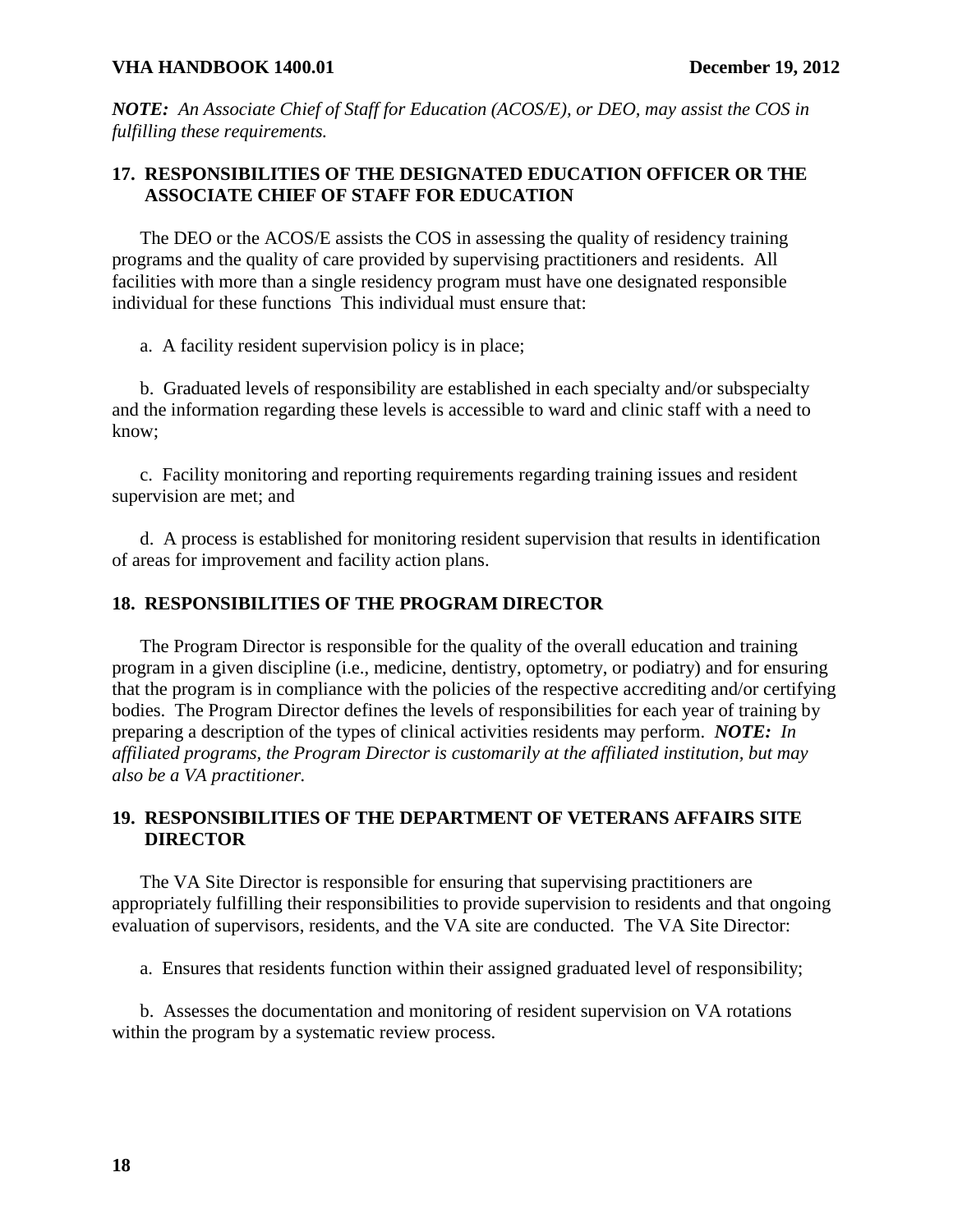<span id="page-21-0"></span>c. Structures training programs, in collaboration with the Program Director, consistent with the requirements of the accrediting and certifying bodies identified in subparagraph 3d and the affiliated participating entity.

 d. Arranges and ensures that all residents participate in an orientation to VA policies, procedures, and the role of residents within the VA health care system; and

e. Ensures that residents are provided the opportunity to give feedback regarding their supervising practitioners, the training program, and the VA site. *NOTE: Facilities are encouraged to include resident representation on appropriate medical facility committees.*

# **20. RESPONSIBILITIES OF THE DESIGNATED INSTITUTIONAL OFFICIAL**

The Designated Institutional Official (DIO) has the authority and responsibility for the oversight and administration of the sponsoring institution's ACGME accredited programs and is responsible for ensuring compliance with ACGME institutional requirements. The DIO reviews and co-signs all program information forms and documents submitted by the program directors that either address program citations or request changes in the programs that would have an impact on the educational program or the institution.

## **21. RESPONSIBILITIES OF THE SUPERVISING PRACTITIONER**

 The supervising practitioner is responsible for, and must be personally involved in, the care provided to individual patients in all clinical settings. Whenever a resident is involved in the care of a patient, the responsible supervising practitioner must continue to maintain a personal involvement in the care of the patient. A supervising practitioner must provide an appropriate level and intensity of supervision. Determination of the level and intensity of supervision is a function of the experience and demonstrated competence of the resident and of the complexity of the veteran's health care needs.

a. **General.** The supervising practitioner directs the care of the patient and provides the appropriate level and intensity of supervision based on the nature of the patient's condition, the likelihood of major changes in the management plan, the complexity of care, and the experience and judgment of the resident being supervised. All patient care services must be rendered under the supervision of the responsible practitioner or must be personally furnished by the supervising practitioner.

 b. **Documentation.** Documentation of supervision must be entered into the health record by the supervising practitioner or reflected within the resident progress note. The health record must reflect the involvement of the supervising practitioner. *NOTE: Types of documentation are detailed in paragraph 5.* 

## **22. ROLE OF THE CHIEF RESIDENT – IN TRAINING**

In-training chief residents, while senior, are still considered residents and must be supervised by a supervising practitioner. Graduated levels of responsibility, however, may allow a wider scope of practice.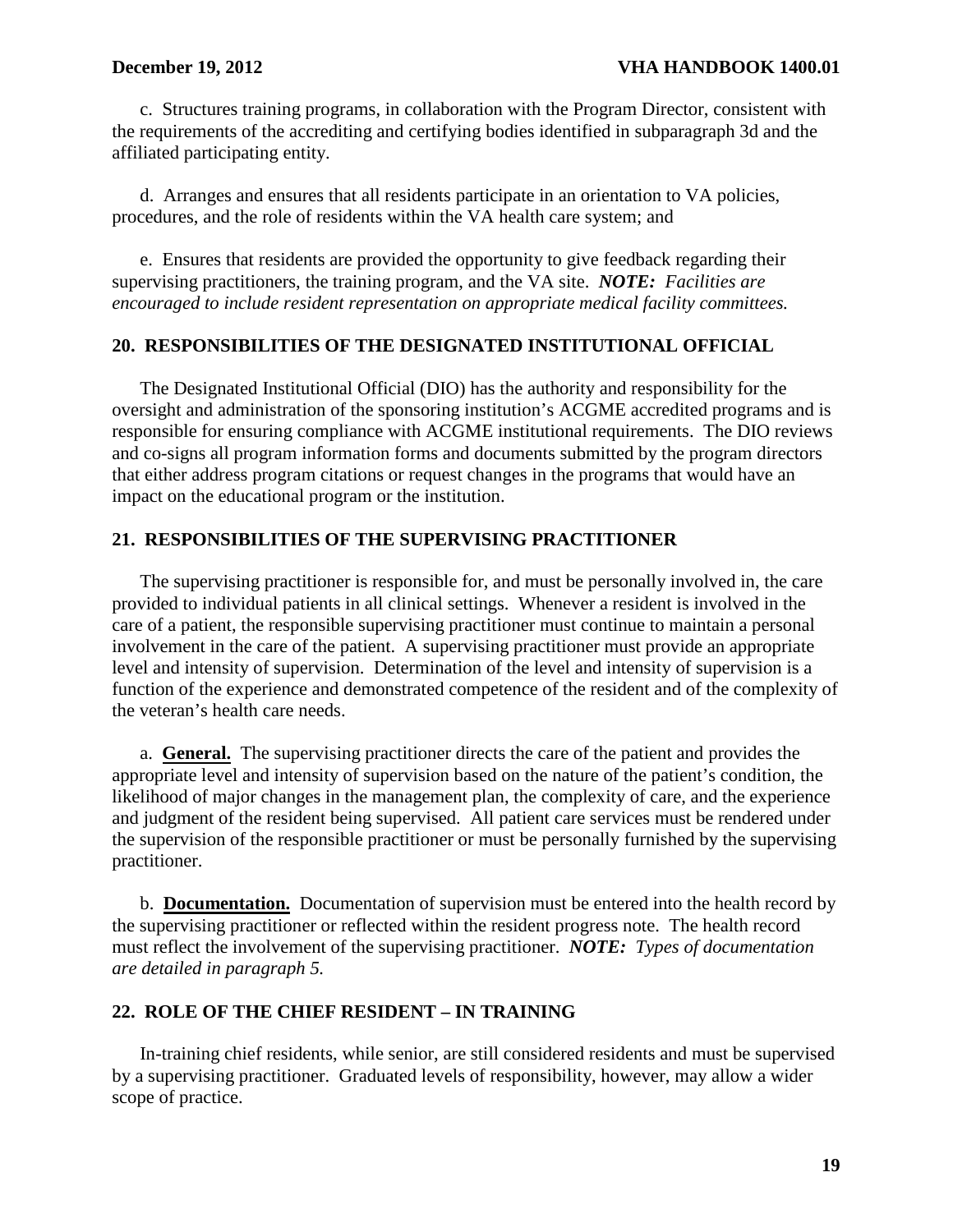# <span id="page-22-0"></span>**23. ROLE OF THE CHIEF RESIDENT – POST TRAINING**

 Post-training chief residents may function either as a trainee, as a staff physician and supervising practitioner, or as a hybrid trainee and supervising practitioner, depending on the type of personnel appointment, salary level and source, and privileges according to the following three options. *NOTE: The requirements for billing are outside the scope of this resident supervision Handbook. Refer to the most current VHA Directive on billing relating to guidance for services provided by supervising practitioners and residents.*

a. **Option 1. Chief Resident as Trainee.** Post-training chief residents may be paid as trainees at a trainee salary scale and have resident appointments. They neither need to go through the credentialing process nor have a full license to practice. These chief residents are bound by this Handbook and resident supervision standards.

 b. **Option 2. Chief Resident as Staff Physician and Supervising Practitioner.** Posttraining chief residents may be paid and appointed as staff physicians. They must go through the credentialing process, have full medical licensure, and be granted clinical privileges by VA to function independently within their specialty. These chief residents are authorized to:

- (1) Countersign other resident and student notes
- (2) Supervise other trainees; and in general;
- (3) Function as independent practitioners.

*NOTE: Supervision of residents is contingent upon assignment as a supervising practitioner or "faculty" by the Residency Program Director.* 

### c. **Option 3. Chief Resident as Hybrid Trainee and Supervising Practitioner.**

Post-training chief residents may be paid as trainees, but also credentialed and privileged for independent practice. Intermittently, they may be allowed and/or required to function as supervising practitioners in either an inpatient or outpatient setting. In order to function as licensed independent practitioners, they must:

- (1) Go through the credentialing process;
- (2) Have full medical licensure; and
- (3) Be granted privileges by VA to function independently within their specialty.

Provided they have been assigned to serve as a supervising practitioner or "faculty" by the Residency Program Director, these chief residents are authorized to:

- (1) Countersign other resident and student notes;
- (2) Supervise other trainees; and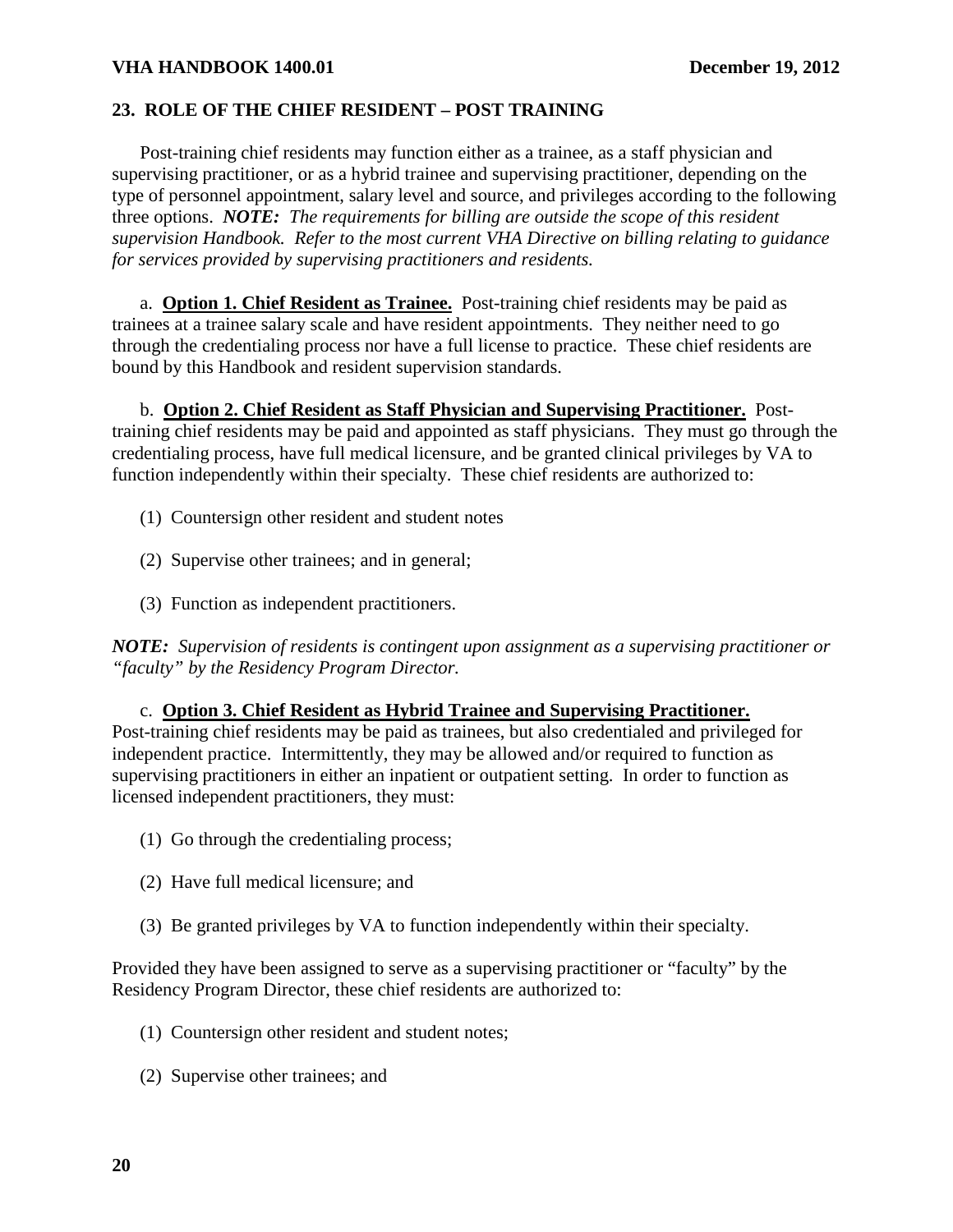<span id="page-23-0"></span>(3) Function as independent practitioners within the specialty for which they have independent privileges.

# **24. ROLE OF THE RESIDENT**

 Residents, as individuals, must be aware of their limitations and not attempt to provide clinical services or do procedures for which they are not trained. They must know the graduated level of responsibility described for their level of training and not practice outside of that scope of service. Each resident is responsible for communicating significant patient care issues to the supervising practitioner. Circumstances warranting immediate resident communication with the supervising practitioner include, *but are not limited to:* significant changes in patient status (e.g., requiring transfer to an intensive care unit); end of life decisions; use of restraints; and "near misses" or adverse events that may occasion a patient safety incident report. Such communication must be documented in the record. Residents must function within graduated levels of responsibility and communicate significant patient care issues to the responsible supervising practitioner. *NOTE: In some cases, residents, including chief residents, have completed one residency program and required training for board eligibility or boardcertification while enrolled in an additional residency training program. These individuals (i.e., "fellows" or post-training chief residents) may be credentialed and privileged for independent practice only in the discipline in which they have attained board certification or have completed the training for board eligibility.* 

## **25. REFERENCES**

a. Title 38 United States Code (U.S.C.) 7301(b).

- b. VHA Directive 1400, Office of Academic Affiliations.
- c. VHA Handbook 1101.04, Medical Officer of the Day.
- d. VHA Handbook 1907.01, Health Information Management and Health Records.
- e. VHA Handbook 1004.01, Informed Consent for Clinical Treatments and Procedures.
- f. VHA Handbook 1100.19, Credentialing and Privileging.

g. VA Handbook 5021, Employee/Management Relations, Part VI, Paragraph 18, Separation of Medical and Dental Residents appointed under 38 U.S.C. 7406.

h. Title 38 United States Code (U.S.C.) 5705.

i. Bernard, J. M. and R. K. Goodyear. *Fundamentals of Clinical Supervision.* 2nd ed. Needham Heights, MA: Allyn & Bacon, 1998.

j. Kashner, T. Michael et al. "Measuring Progressive Independence With the Resident Supervision Index: Empirical Approach." *Journal of Graduate Medical Education*, 2 (2010): 17-30.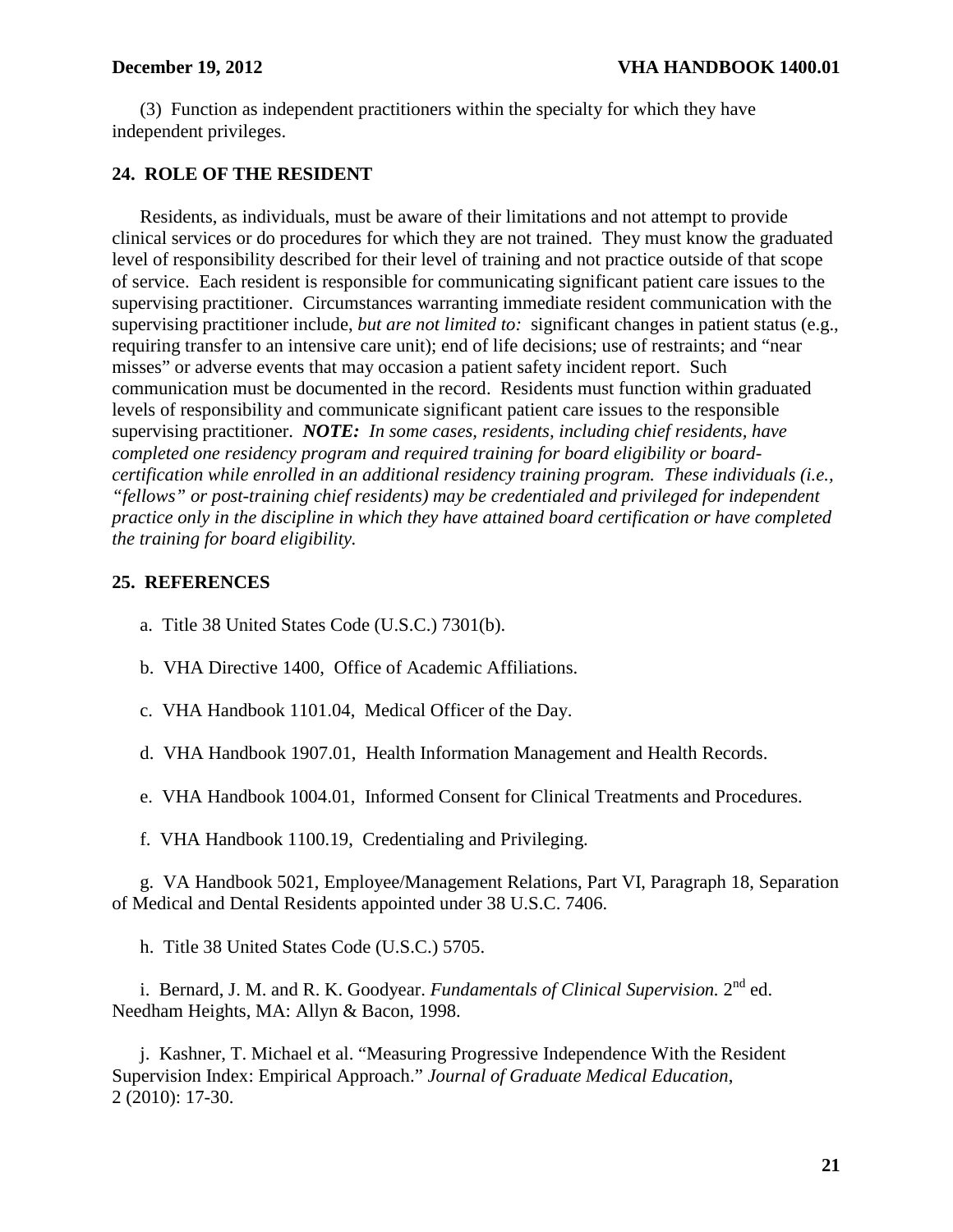k. Accreditation Council of Graduate Medical Education's Common Program Requirements (effective July 1, 2011; see: [http://www.acgme.org/acgmeweb/\)](http://www.acgme.org/acgmeweb/).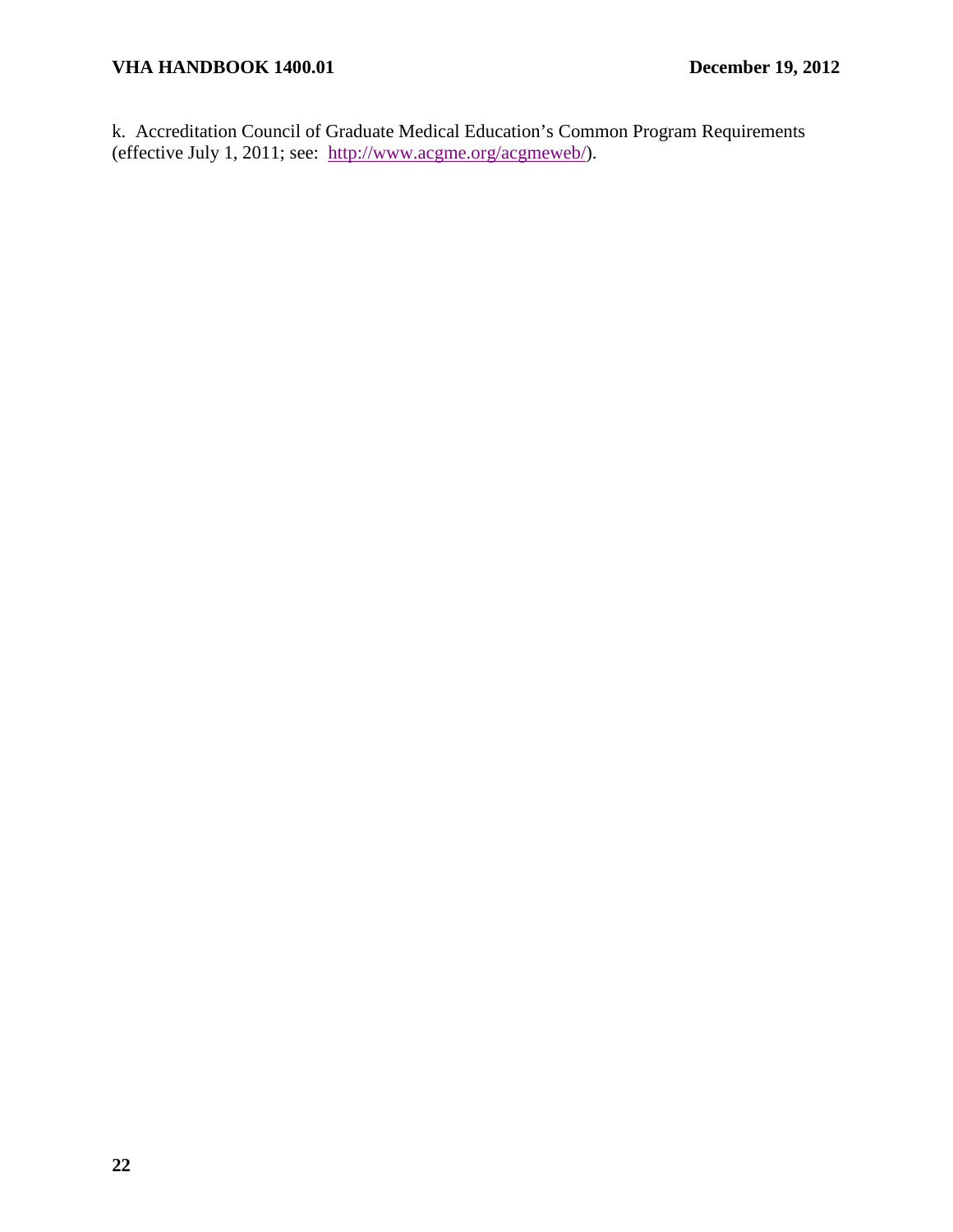# **GLOSSARY**

<span id="page-25-0"></span> 1. **Chief Academic Affiliations Officer.** The Chief Academic Affiliations Officer is the national leader of Veterans Health Administration's (VHA) teaching mission. The Under Secretary for Health appoints the Chief Academic Affiliations Officer. The Chief Academic Affiliations Officer is responsible for the largest coordinated education and training effort for health care professionals in the Nation.

 2. **Network Academic Affiliations Officer.** The Network Academic Affiliations Officer is the designated education leader at the Veterans Integrated Service Network (VISN) level with expertise in health professions education, who coordinates regional education activities. The assignment may be collateral, part-time or full-time, depending on the size and complexity of the VISN education programs.

 3. **Department of Veterans Affairs (VA) Designated Education Officer (DEO).** The DEO is the single designated VA employee who has oversight responsibility for all clinical training at each VA facility that either sponsors or participates in accredited training programs. The DEO describes a functional assignment and not an organizational title. Each facility involved with residency programs must appoint a DEO for coordination of local graduate medical education (GME) and other education activities as assigned (see par. 15).

 4. **Associate Chief of Staff for Education (ACOS/E).** The ACOS/E is a designated education leader with expertise in GME and health professions education. *NOTE: ACOS/E is the preferred organizational title for individuals assigned the responsibilities of the DEO role.* 

 5. **Designated Institutional Official (DIO).** The DIO is an individual employed by the sponsoring entity who has the institutional authority and responsibility for the oversight and administration of training in discipline-specific programs. Accreditation Council for Graduate Medical Education (ACGME) requires that each institution sponsoring ACGME-accredited programs have an individual appointed as the DIO. The DIO is responsible for ensuring compliance with ACGME institutional requirements. A VA facility that sponsors ACGMEaccredited programs independently must have a DIO, although the responsibilities and functions overlap with those described for the DEO (see par. 17 and par. 20).

6. **Program.** A program is a structured, accredited educational experience in graduate medical, dental, podiatry, or optometry education designed to conform to the program requirements of a particular specialty/subspecialty, the satisfactory completion of which may result in eligibility for board certification.

7. **Program Director.** The Program Director is the one person designated with authority and accountability for the operation of the accredited residency or fellowship program. The Program Director is responsible for full compliance with standards of accrediting and certifying bodies (see subpar. 3d).

8. **VA Residency Program Site Director.** In accordance with accrediting and certifying body requirements, appropriately-credentialed local VA clinicians are appointed as VA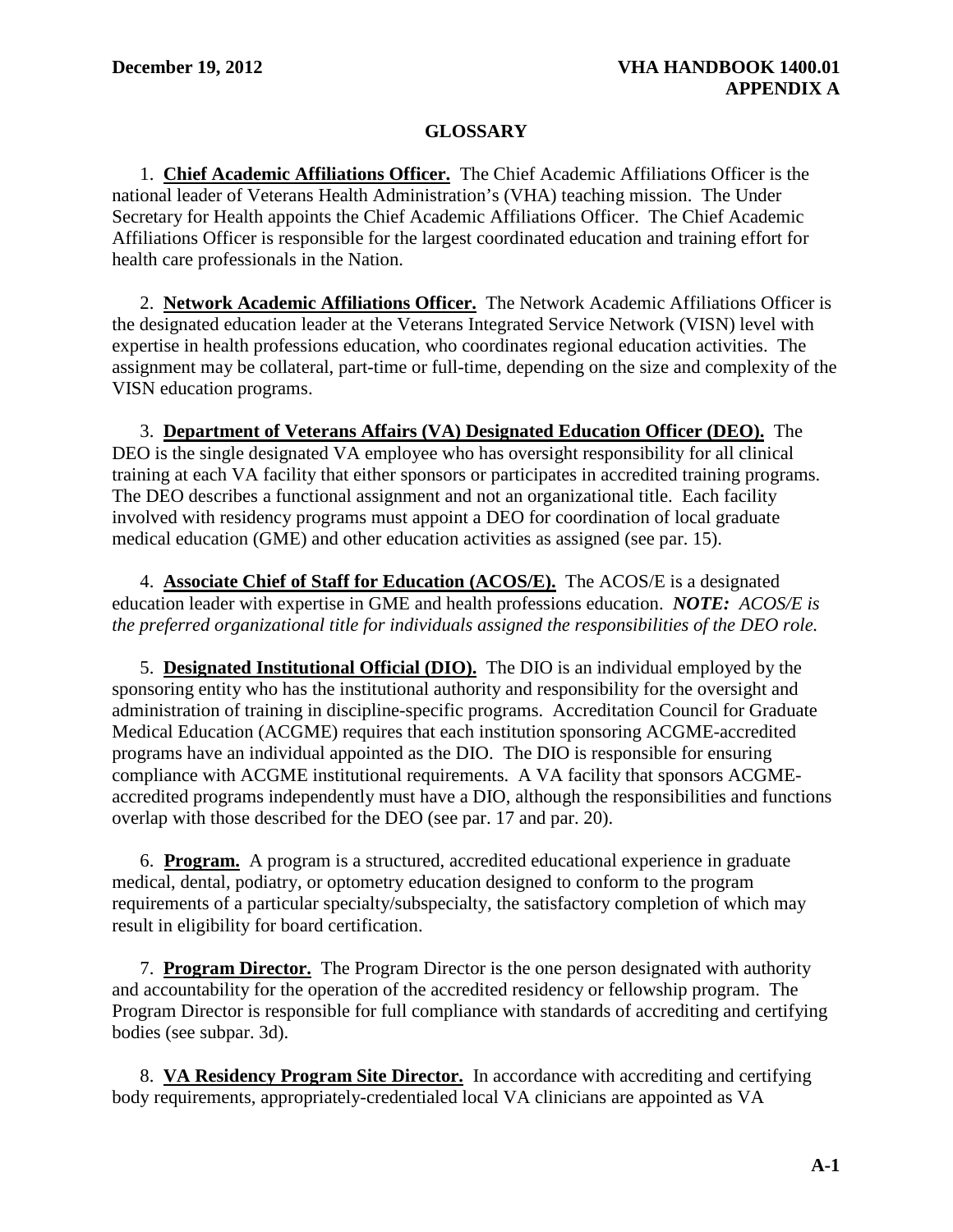residency training program site directors for each residency training program. In affiliated programs, these designations must be made with the concurrence of the sponsoring entity of the residency program. The VA Residency Program Site Director (henceforth referred to as the VA Site Director) is responsible for the management and monitoring of training program activities at the VA site.

9. **Supervising Practitioner.** Supervising practitioner refers to licensed, independent physicians, dentists, podiatrists, and optometrists, regardless of the type of appointment, who have been credentialed and privileged at a VA facility in accordance with applicable requirements. A supervising practitioner must be approved by the sponsoring entity in order to supervise residents. In some training settings and according to the requirements of the accrediting body, other health care professionals with documented qualifications and appropriate academic appointments (i.e., psychologists, audiologists), may function as supervising practitioners for selected training experiences. Supervising practitioners can provide care and supervision only for those clinical activities and in those clinical settings for which they have clinical privileges and for residents in programs with whom they have a clearly documented relationship. For example, while a rheumatologist could supervise a podiatry resident on a rheumatology clinic elective or on an inpatient internal medicine rotation, a rheumatologist could not be the supervising practitioner for a podiatry resident in podiatry clinic or in the operating room. Likewise, an oral surgery resident rotating on an internal medicine service could not provide oral surgery services when under the supervision of a general internist. Also, a hospitalist, emergency department physician, or anesthesiologist may directly supervise a first post-graduate year (PGY-1) (see subpar. j(1) of this Appendix) surgery resident for non-surgical patient management when there are appropriately documented relationships in place. *NOTE: The term "supervising practitioner" is synonymous with the term "attending" or "faculty." ACGME defines supervising "faculty" as "any individuals who have received a formal assignment to teach resident physicians." Per accreditation requirements, the Program Director at the sponsoring entity determines the assignment to teach and supervise residents. Appointment or assignment of supervising practitioners needs to be coordinated with the Program Director, the VA Site Director, the applicable VA Service Chief, and the affiliated Department Chair as appropriate. The specific VA staff approved to supervise residents should be delineated in the Program Letter of Agreement.* 

 10. **Resident.** The term "resident" refers to an individual who is engaged in an accredited graduate training program for physicians, dentists, optometrists, and podiatrists, and who participates in patient care under the direction of supervising practitioners. *NOTE: For the purpose of this Handbook, the term "resident" includes individuals in their first year of training, who are sometimes referred to as "interns," and individuals in approved subspecialty graduate medical education programs, who are also referred to as "fellows."* 

 (a) **PGY-1 resident.** PGY-1 residents are in their first post-graduate year (PGY) of training. *NOTE: Sometimes referred to as "interns."* 

 (b) **Intermediate Resident.** Intermediate resident refers to a second post-graduate year (PGY-2) or higher resident through the next to final year of core training.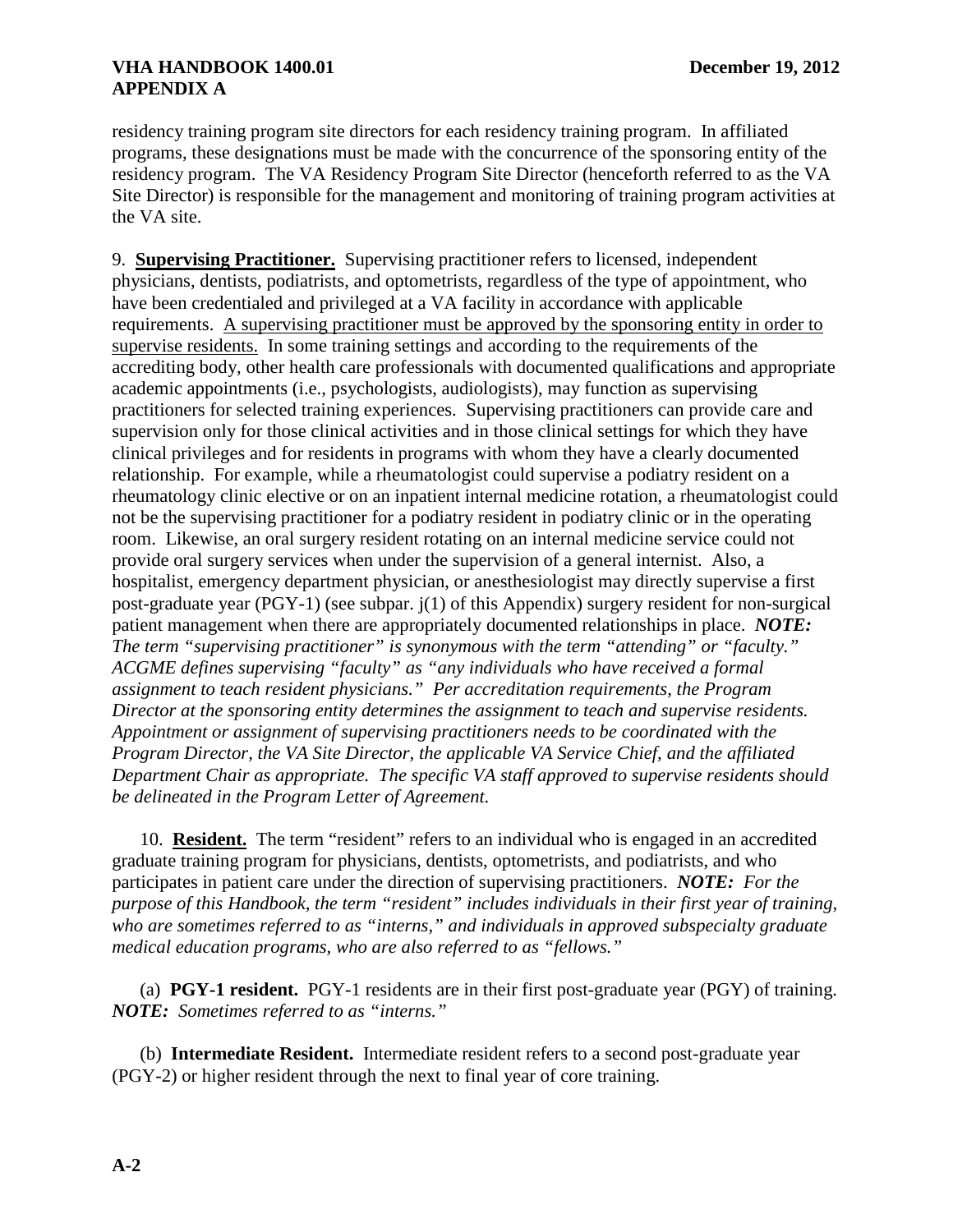(c) **Senior Resident.** Senior resident refers to residents in their final accredited year of core residency training.

 (d) **Fellow.** Fellow refers to a physician, dentist, podiatrist, or optometrist in a program of accredited graduate education who has completed the requirements for eligibility for first board certification in the specialty. The term "subspecialty residents" is also applied to such physicians. Other uses of the term "fellow" require modifiers for precision and clarity, e.g., research fellow. *NOTE: The terms "fellow" and "resident" in this Handbook do NOT refer to VA Advanced Fellows or fellows in non-accredited programs.*

# 11. **"Night Float" and "Over Cap" residents**

(a) "**Night float."** In some programs, residents are assigned to cover evening or night admissions for an entire shift. Such residents may be called "night floats." "Night float" may be an assigned rotation with the number of consecutive nights on duty not to exceed accreditation standards.

 (b) **"Over Cap" residents.** An "over cap" resident (or similar designation) is on-call (generally from home) to come to the medical facility to admit patients when the number of admissions exceeds the limits (or "caps") set by the accrediting body.

 12. **Chief Resident.** The Chief Resident is an individual who is considered senior in the training program and who may or may not be a licensed independent practitioner. Chief residents are designated by the Program Director and may assume advanced administrative responsibilities necessary for the operation of the residency program. Chief residents fall into one of two categories:

 (a) **Chief Resident – In Training.** In-training chief residents are currently enrolled in an accredited residency program, but have not completed the full academic program leading to board eligibility. These chief residents are not independent and cannot be privileged to work in the discipline for which they are being trained. This model is common in surgery programs. *NOTE: Such chief residents are sometimes referred to as "Embedded Chief Residents."* 

 (b) **Chief Resident – Post Training.** Post-training chief residents have completed an accredited residency program and engage in an additional year of training and responsibility. These chief residents have completed training for board-eligibility or are board-certified and are able to be privileged in the discipline of their completed specialty-training program. These chief residents are frequently licensed independent practitioners. This model is common in internal medicine programs.

 13. **VA Advanced Fellow.** VA Advanced Fellow refers to a VA-based physician or dentist trainee who has enrolled in a VA Advanced Fellowship Program for additional training, primarily in research. Advanced fellowships are non-accredited training programs that are funded directly from the Office of Academic Affiliations in a separate allocation process from accredited residency positions. Physicians in VA Advanced Fellowships have completed an ACGME-accredited core residency (medicine, surgery, psychiatry, etc.) and may also have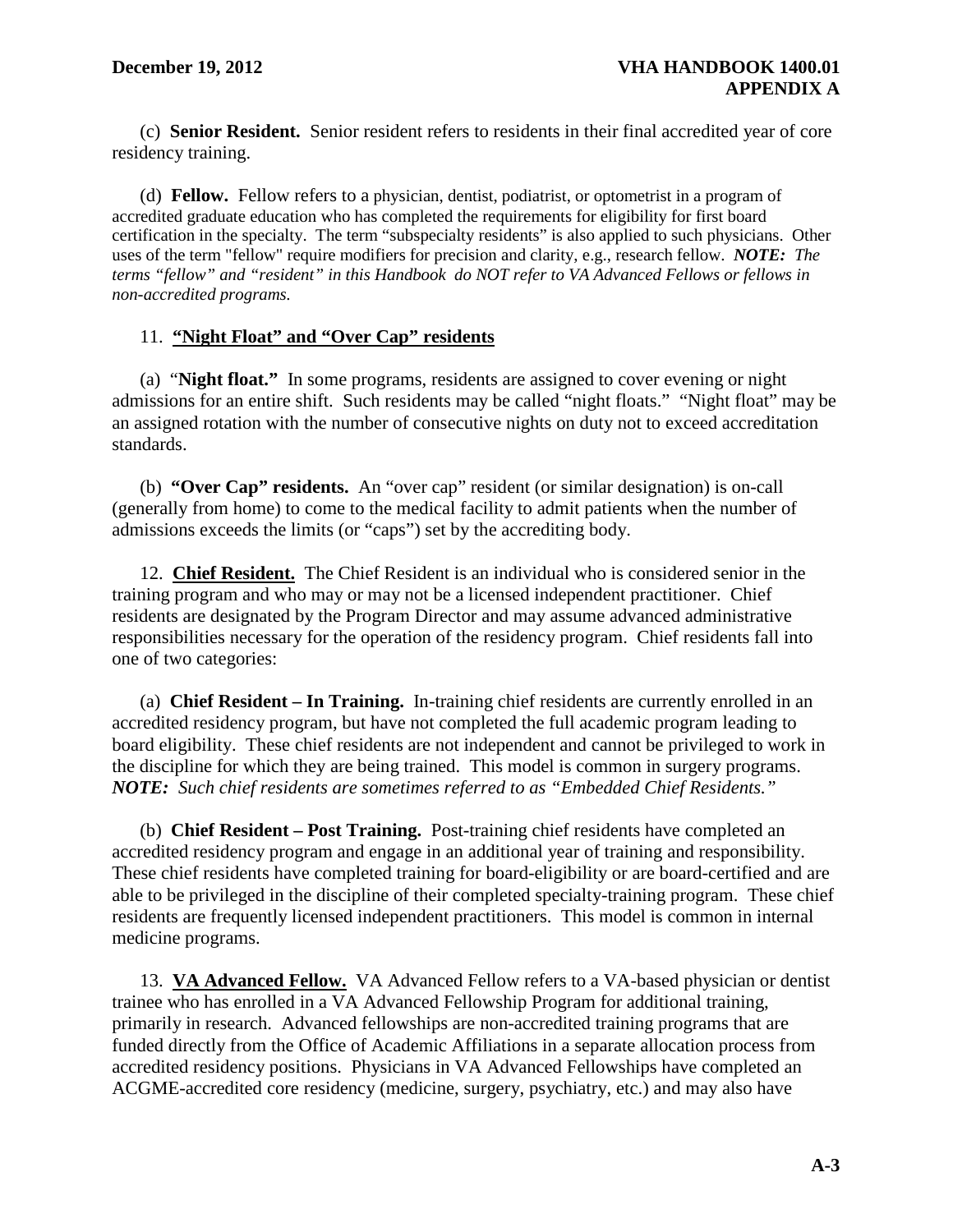completed an accredited sub-specialty fellowship. They are board-eligible or board-certified, and consequently, are licensed independent practitioners. Dentists in VA Advanced Fellowships have completed a Commission on Dental Accreditation (CODA)-accredited residency and are licensed independent practitioners. Similar requirements apply to any optometrist or podiatrist VA Advanced Fellows. All VA Advanced Fellows must be credentialed and privileged in the discipline(s) of their completed programs. VA Advanced Fellows may function as supervising practitioners for other trainees.

 14. **Graduate Medical Education (GME).** GME programs focus on the development of clinical skills, attitudes, and professional competencies, and an acquisition of detailed factual knowledge in a medical specialty. GME is the process by which clinical and didactic experiences are provided to residents enabling them to acquire those skills, knowledge, and attitudes, which are important in the care of patients. The purpose of GME is to provide an organized and integrated educational program providing guidance and supervision of the resident, to facilitate the resident's professional and personal development, and to provide safe and appropriate care for patients.

 15. **Patient Care.** Patient care is the performance of patient-related services (including but not limited to preventive services, evaluation and management, diagnostic and therapeutic procedures, and examination of patient specimens or images) for the purpose of improving health or enhancing patient and population health outcomes.

 16. **Supervision.** Supervision is an intervention provided by a supervising practitioner (attending) that occurs as residents provide patient care through direct or indirect contacts with patients. The relationship of the supervising practitioner to the resident is evaluative, extends over time, and has the simultaneous purposes of enhancing the professional functioning of the resident while monitoring the quality of professional services delivered. Supervision is exercised through direct involvement with the patient and resident, observation of care provided by the resident, oversight of patient care, directing the learning of the resident, and role modeling communication and professional skills. *NOTE: This definition is adapted from Bernard, J. M., & Goodyear, R. K., Fundamentals of Clinical Supervision (2nd ed.). Needham Heights, MA: Allyn & Bacon 1998.* Supervision occurs in the context of the provision of patient care and implies responsibility for patient care. In contrast, didactic teaching, mentoring, and evaluation, even when based on consideration of patient cases or other clinical material (e.g., non-current imaging or case files), are not considered to involve "supervision" for the purpose of this Handbook. Level of supervision refers to the type of involvement of the supervising practitioner with the resident during the patient encounter, procedure, or episode of care.

 (a) **"**Direct Supervision**"** means the supervising practitioner is either physically present with the resident and the patient or is included in direct forms of communication with the resident and patient, such as voice and tele-video conferencing. In direct supervision, the supervising practitioner is a party to the patient encounter between the patient and a resident even if the "encounter" with the patient is non-face-to-face. *NOTE: Text messaging, voice messaging, emails, or written letters, are not considered supervision.* Direct supervision can be further characterized by the level of attending involvement according to whether the supervising practitioner: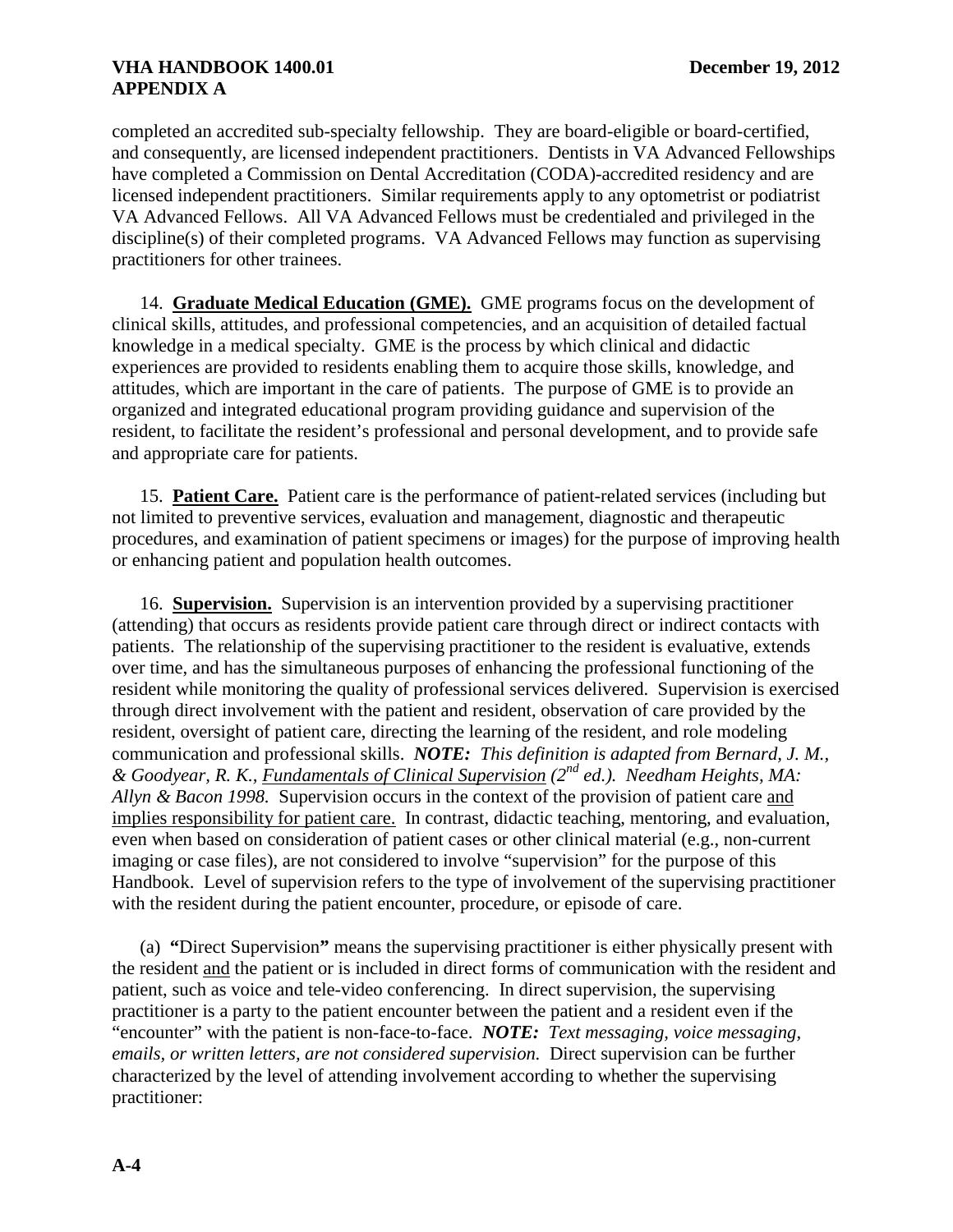1. Provides care with the resident observing or assisting;

2. Participates in care which is provided by the resident; and

3. Observes while the resident provides care.

 (b) **"**Indirect supervision**"** is defined as supervision exercised by a supervising practitioner who is not physically present with the resident and the patient during the patient encounter, procedure, or episode of care. In all such instances, the supervising practitioner is either located in the same site of patient care or is on-call by means of telephonic and/or electronic modalities for consultation. In such instances, the supervising practitioner must be available in a timely manner to participate in patient care or direct supervision, as needed. The supervising practitioner may be:

 1. In the same site of patient care (i.e., clinic, inpatient unit, imaging, laboratory, surgical, or procedural suite) in which the resident is engaged in patient care;

 2. In another location within the VA medical facility or its clinical campus, generally referred to as "in-house" or "on-site;" or

 3. Not present in the VA medical facility or its clinical campus, generally referred to as "off-site."

 (c) **"**Oversight**"** refers to information-gathering activities on the part of the supervising practitioner, such as review of procedures, documentation of encounters, imaging, laboratory, and consultation with other practitioners or clinical personnel. Oversight is intended to gather information either before or after resident-delivered care, in order to assess the patient's clinical progress, or to evaluate the performance and professional development of the resident as pertaining to the care the patient received or to provide information that is likely to inform and guide the resident's patient encounter.

*NOTE: The definitions of levels and intensity of supervision are adapted from VA's Resident Supervision Index (Kashner, et al., JGME 2: 17-30, 2010), currently called the VA's Clinical Supervision Index, and ACGME's Common Program Requirements (effective July 1, 2011).* 

 17. **Documentation.** Documentation is the written or electronic patient health record evidence of a patient encounter. In terms of resident supervision, documentation is the written or electronic health record evidence of the interaction between a supervising practitioner and a resident concerning a patient encounter.

 18. **Electronic signature.** VA's electronic health record defines three types of electronic signature (see VHA Handbook 1907.01, Health Information Management and Health Records).

(a) A "signer" is the author of the document.